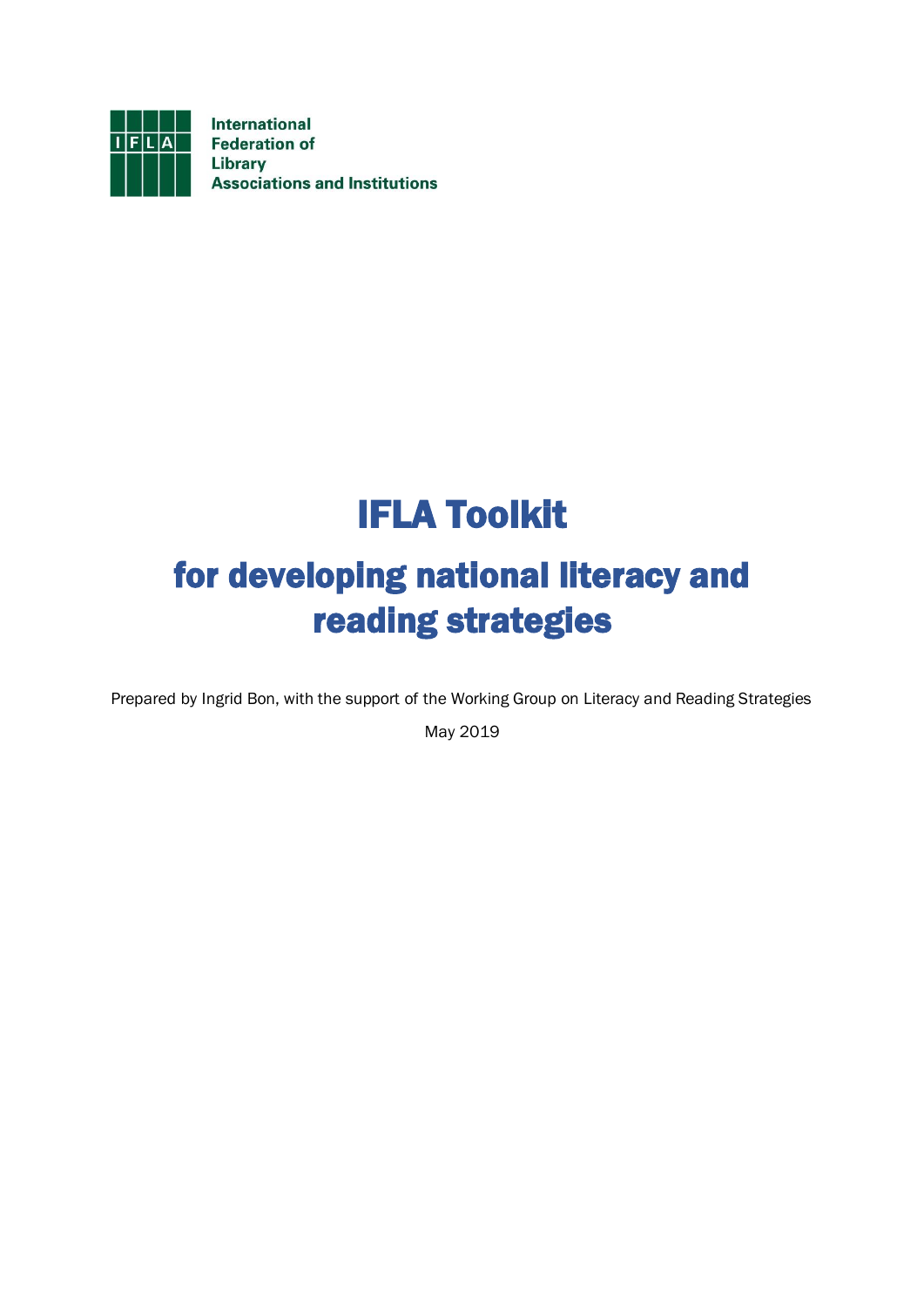

# Contents

| Does your country already have a national literacy strategy in place?7 |  |
|------------------------------------------------------------------------|--|
|                                                                        |  |
|                                                                        |  |
| Making the Case for Literacy: Why Literacy Matters More than Ever11    |  |
|                                                                        |  |
|                                                                        |  |
|                                                                        |  |
|                                                                        |  |
|                                                                        |  |
|                                                                        |  |
|                                                                        |  |
|                                                                        |  |
|                                                                        |  |
|                                                                        |  |
|                                                                        |  |
|                                                                        |  |
|                                                                        |  |
|                                                                        |  |
|                                                                        |  |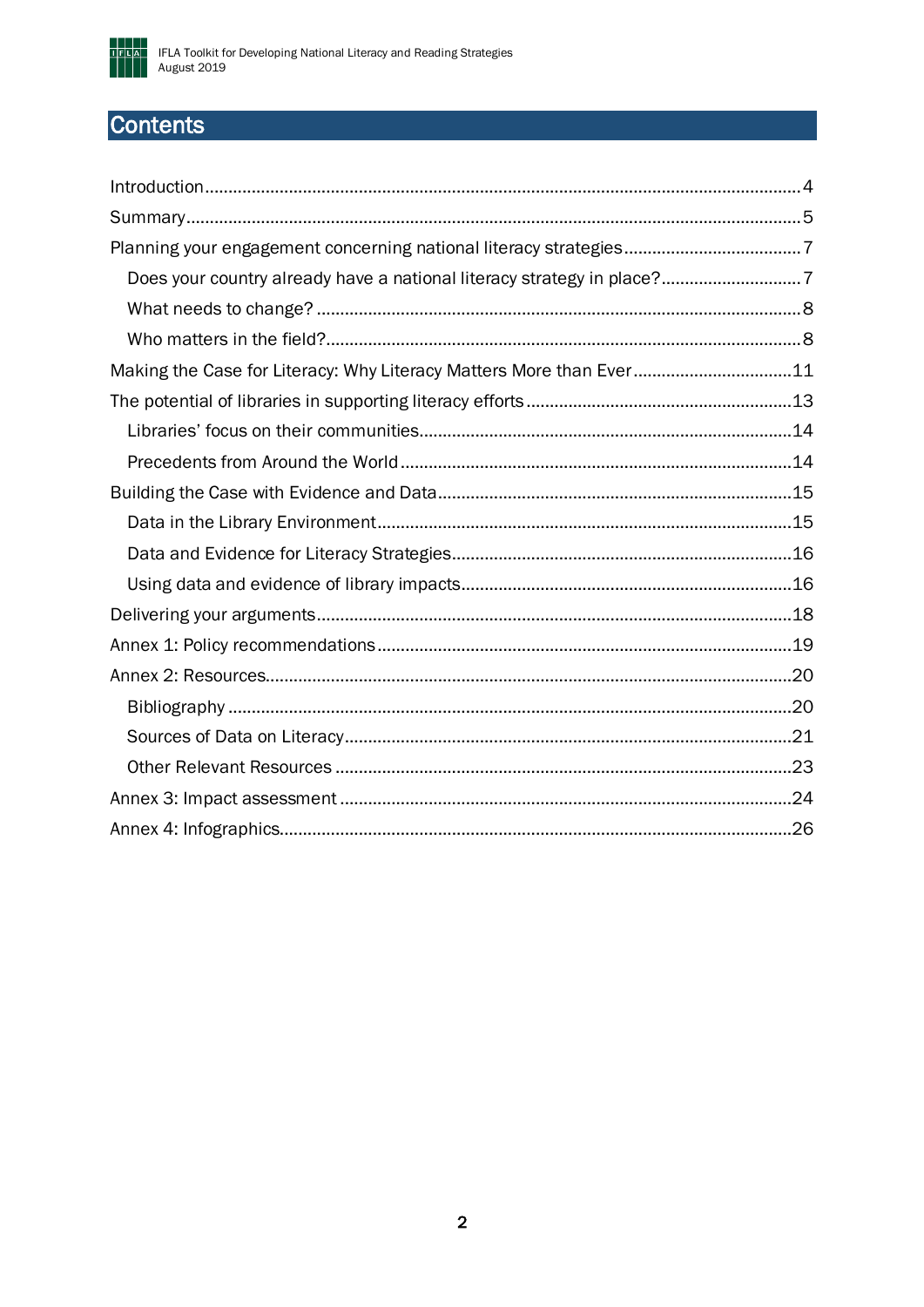

*Literacy is here considered as the capacity to read and understand the context of both fiction and non-fiction.*

*First you learn to read than you read to learn.*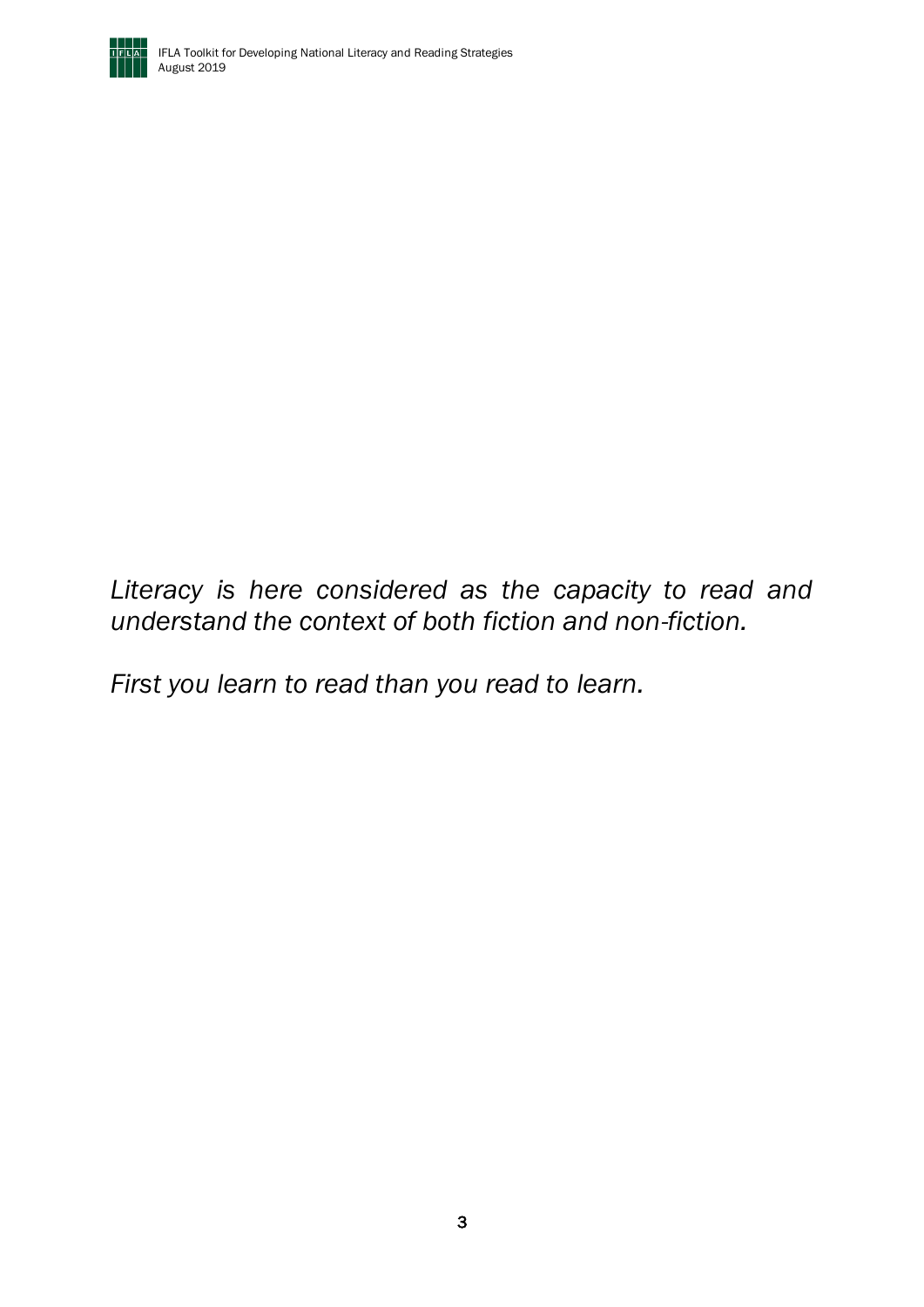

### <span id="page-3-0"></span>Introduction

*"Literacy is a bridge from misery to hope. It is a tool for daily life in modern society. It is a bulwark against poverty, and a building block of development, an essential complement to investments in roads, dams, clinics and factories. Literacy is a platform for democratization, and a vehicle for the promotion of cultural and national identity. Especially for girls and women, it is an agent of family health and nutrition. For everyone, everywhere, literacy is, along with education in general, a basic human right.... Literacy is, finally, the road to human progress and the means through which every man, woman and child can realize his or her full potential."* – Kofi Annan, UN Literacy Day 1997<sup>1</sup>

This IFLA Toolkit has been developed by members of the IFLA Working Group on Literacy, chaired by Ingrid Bon. Its objective is to assist countries in developing and improving national literacy and reading strategies from a library perspective.

It provides guidance, and flexible materials for library associations, their members and the wider Library and Information Science (LIS) community when engaging with relevant public authorities in order to ensure both that literacy receives the attention it needs, and libraries the recognition and support necessary to deliver it.

Clearly there can be strategies at different levels, which can complement each other – national reading strategies, strategies for the library sector, and individual library strategic plans – delivering stronger, more cost-effective outcomes. All of these strategies have an important role to play in setting objectives, allocating resources in order to achieve them and establishing means of measuring success. This document focuses on library engagement in national literacy and reading strategies. Nonetheless, many of the lessons are applicable in the context of national library sectors and individual libraries.

Moreover, this toolkit provided here is precisely that – a toolkit. Depending on the situation in your country – who is responsible for literacy, who pays, whether you have a strategy already – you will need different tools. You can therefore adapt this document, and make your own additions or variations, in order to ensure that your engagement is adapted to your national, local and individual circumstances.

The first chapter offers a practical framework for planning your engagement, including defining goals and mapping relevant actors. The second and third chapters give you arguments for both the importance of literacy, and the role of libraries in delivering this.

We hope it proves useful.

We gratefully thank Margaret Allen, Imke Behr, Sue Considine, Lisa Krolak, Adriaan Langendonk, Kristine Paberza, Stephen Wyber and Jan Richards for their contributions.

Ingrid Bon May 2019

<sup>1</sup> http://www.un.org/press/en/1997/19970904.SGSM6316.html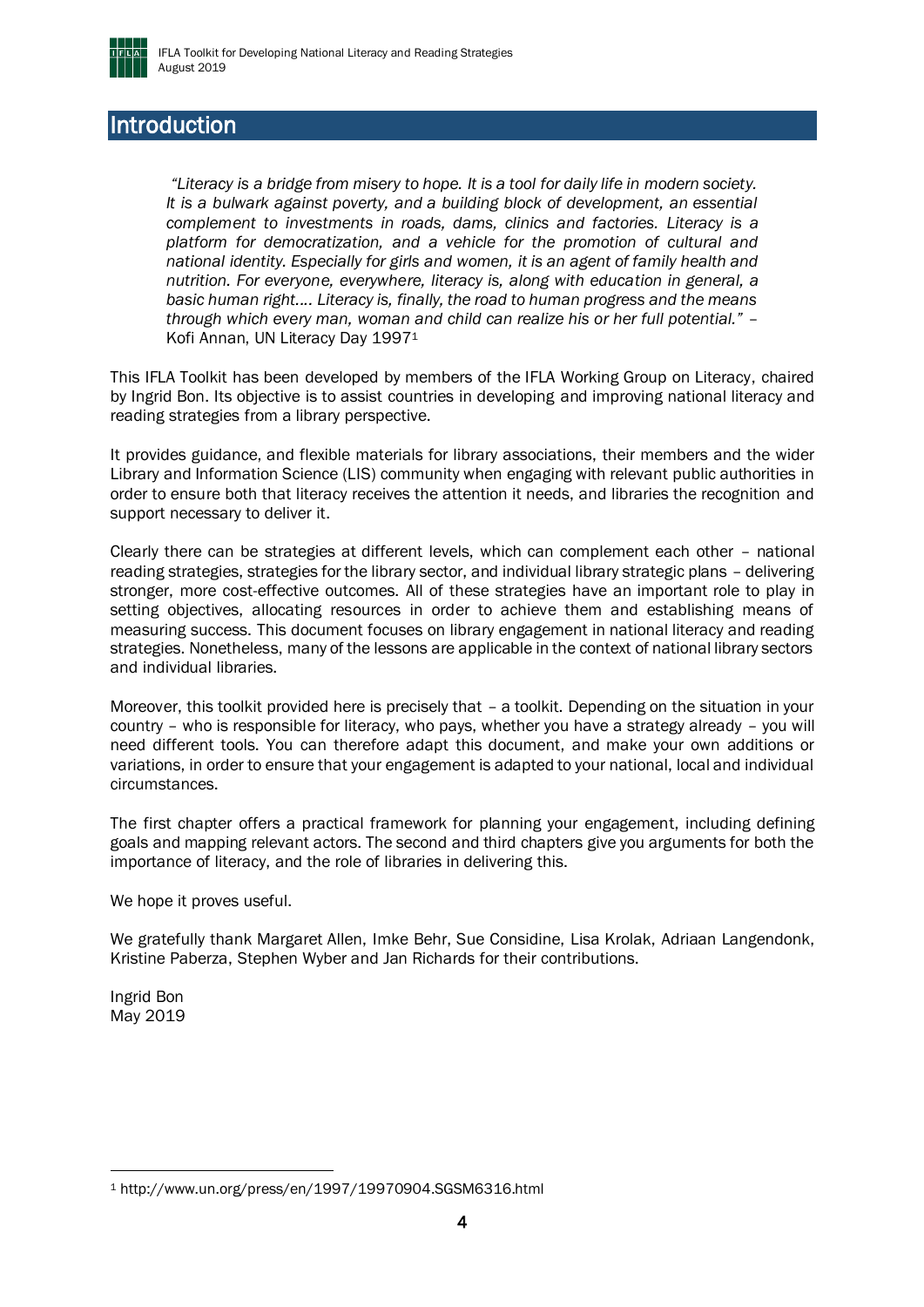

### <span id="page-4-0"></span>**Summary**

This summary highlights the pertinent points of the toolkit. Please note that you should read the attached toolkit for greater details.

### 1. A good national strategy should include the following elements:

- a. Take an overview of current situation is there a strategy?
- b. Evaluate what needs to change
- c. Define your goals
- d. Map out the targets of your advocacy, important influencers, and potential partners
- e. Evaluate these targets, influencers and partners, and think about how to use your time best to achieve the result you want

### 2. Arguments for focusing on literacy:

- a. Higher literacy levels are linked to successful knowledge societies.
- b. Illiteracy or low-literacy is associated with important costs, such as unemployment, poor health, or unsustainable inequality.
- c. Universal literacy can be a driver of greater fairness, especially for marginalised groups.
- d. Literacy is key to social integration and civic participation.
- e. Literacy, and in particular more advanced forms of literacy, are increasingly essential in order to survive, and thrive, in a digital world.
- f. Literacy enables people to make more effective use of other government services.
- g. Universal literacy features in the UN 2030 Agenda and is a core component of the OECD's Programme for International Student Assessment (PISA).

### 3. Arguments for including libraries in literacy strategies

- a. Libraries are well-trusted, safe and friendly spaces, supporting lifelong learning and community development.
- b. Libraries already exist and are ready to contribute. They can represent a lowcost means of delivering literacy strategies.
- c. Libraries are well embedded in their communities, and understand well the needs of their users, as well as having relationships with other actors and agencies.
- d. Many librarians are specifically trained in providing support to younger readers for example, and can complement the work of schools.
- e. Libraries are open to people throughout their lives, not just during childhood, making them a vital first stop for people looking to improve their literacy later.
- f. Libraries promote not just literacy, but also a love of reading. Building a reading habit has been shown to improve results at school and elsewhere. They also support demand for books later in life.
- g. A number of countries already recognise the role of libraries in delivering literacy.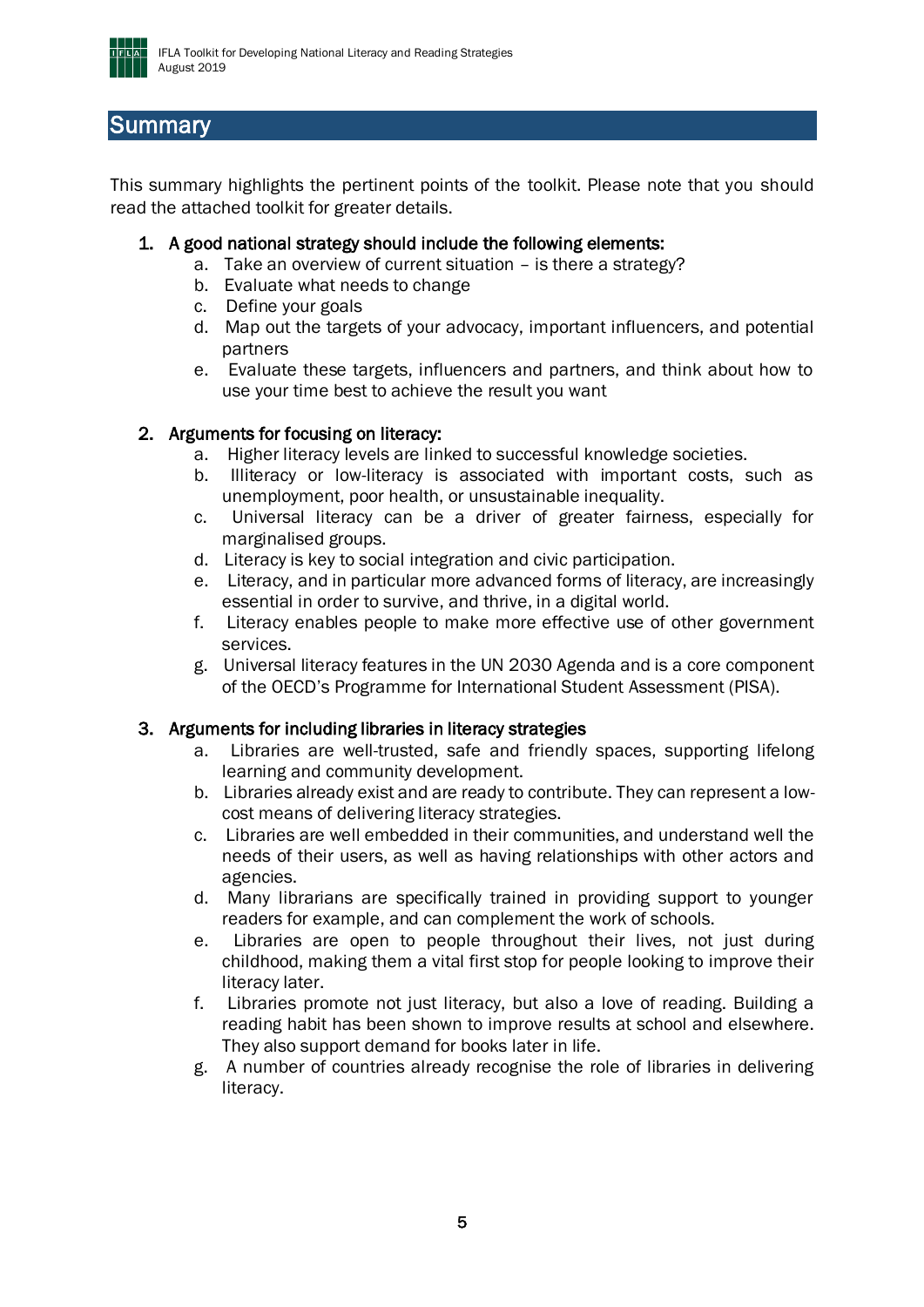

### 4. Building the case with evidence and data

- a. Data and evidence are essential in order to justify change, such as the creation or updating of a literacy strategy. Your arguments are stronger if you can provide this.
- b. There is a lot of data at the international level on literacy, including on the impacts of high – or low – literacy on other policy areas such as health or employment.
- c. There are many good examples of libraries collecting data about the impact of their work on literacy. This provides vital evidence in campaigning to get libraries involved in national literacy strategies.
- d. Stories also have a powerful impact. IFLA's SDG Stories initiative provides a portal to find – and post – these examples of what libraries are achieving on the ground.

### 5. Delivering your arguments

- a. The way you deliver your arguments is key to their effectiveness.
- b. Take ideas and advice from other resources on advocacy, and apply them in your own work.
- c. Everyone, through their experience and ideas, can be a strong advocate for modern literacy and reading strategies that give a sufficient role to libraries.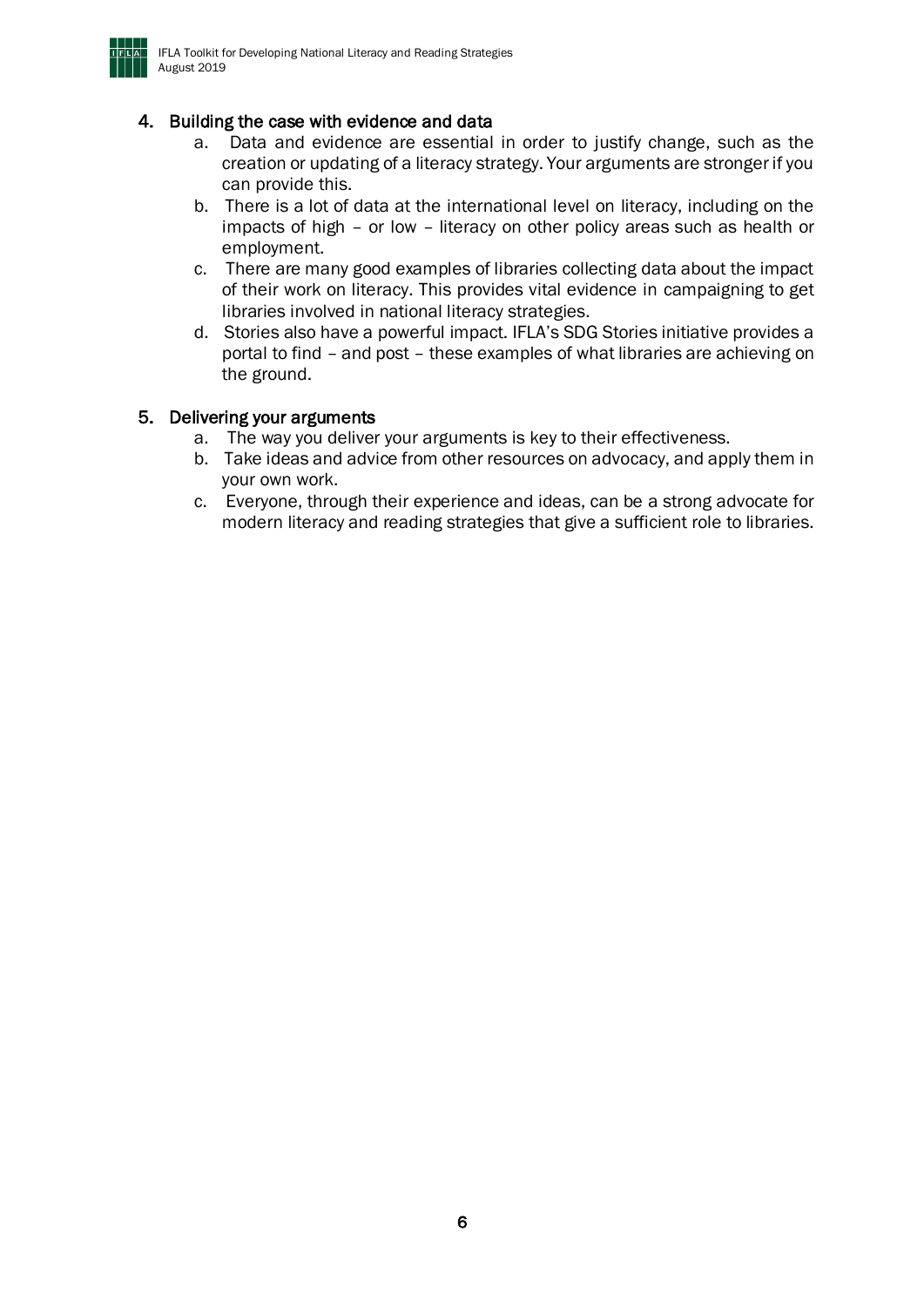

### <span id="page-6-0"></span>Planning your engagement concerning national literacy strategies

Those who read this toolkit will not need any convincing of the importance of literacy at all stages in life. And those working in libraries will also have a good idea of what works, in your community, in building literacy skills. But how do you take this to the next level? How do you not only receive recognition for the work of libraries in building literacy, but also support, and a place at the table from the drafting to the delivery of national and regional literacy and reading strategies for all people, of all ages?

There are a number of benefits associated with engaging in national strategy-setting. For libraries, they may make it easier to benefit from available funding (government and other), create new opportunities for visibility, act as a basis for forming new partnerships at all levels, and, most importantly, help realise the shared goal of a universally literate, informed, and participatory society.

For governments, strategy-setting offers an opportunity to think clearly about how to best use the available resources to promote literacy, to mobilise all actors in the literacy field around common goals, to allow for reflection on whether key populations or types of literacy are left out, and to increase credibility when working with donors and funding.

Of course, each country – and in many cases, each state within a country – works in diverse ways. As such, library associations and libraries do too. You should therefore start by assessing the current situation. You will need to answer the following questions:

### <span id="page-6-1"></span>Does your country already have a national literacy strategy in place?

Identify the existing documents which define how your country looks to build literacy skills. This may be a stand-alone strategy, or part of a broader plan, for example for the education sector or focusing on skills. It may also be spread across different documents – one for children, one for people who have a different mother tongue, for example.

If such a strategy exists, in whatever form, you should read this first, perhaps in a group. You should evaluate whether it reflects the role of libraries and the contribution libraries can offer or not. Were libraries involved in creating it? Does it provide financial or legal support to libraries?

Even if there is no mention of libraries, does it contain reference to activities where libraries have a particularly strong contribution to make, for example community or informal learning, encouraging a love of reading, support to pre-school learning?

On this basis, you can evaluate what is good and what is bad about the current situation. Possibilities include:

- There is no literacy and reading strategy.
- The current strategy does not take account of the contribution that libraries can make.
- The current strategy does not provide funding or legal support to libraries to offer literacy support services.
- The current strategy is old and does not take account of digital tools.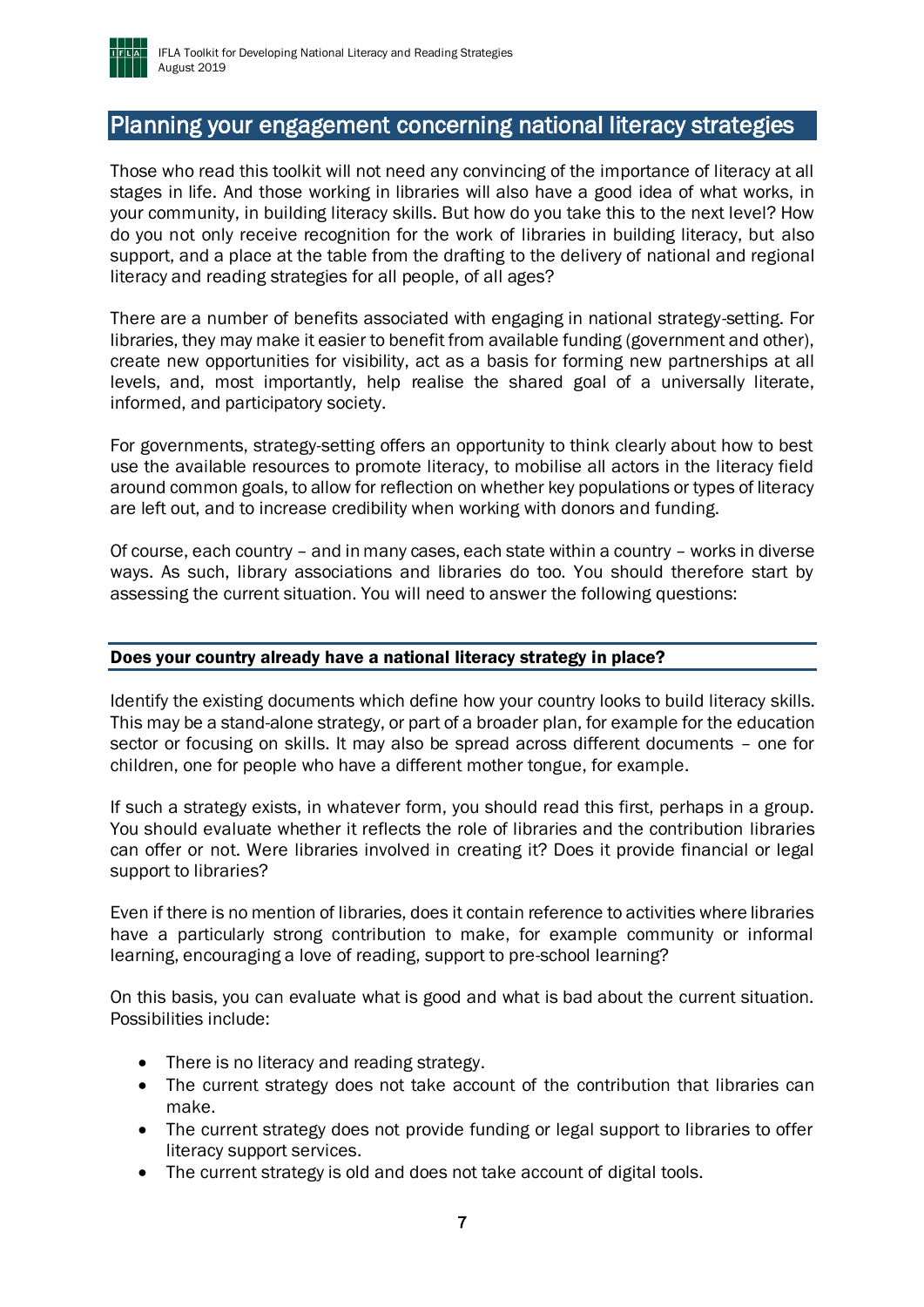

- The current strategy is only focused on primary school children, rather than people throughout life.
- The current strategy is only focused on basic literacy, rather than more advanced forms.
- The current strategy does not take account of the importance of developing a love of reading.

### <span id="page-7-0"></span>What needs to change?

Using your understanding of what needs to be improved, you can define what it is that you want. It is important to be clear about your aims so that you can stay focused and convince others. Can you summarise your objective in one sentence? Can you explain it in a short letter to a senior politician or newspaper? In a tweet? Practice this. There is further advice on how to do this in this toolkit.

Potentially relevant objectives which would open the way to a greater role for libraries include:

- Ensuring that literacy and reading strategies are focused on people throughout their lives by including commitments, and targets, for lifelong literacy.
- Delivering higher levels of school-readiness by helping younger students to feel comfortable with reading.
- Update the strategy to take account of digital tools, for example by including a focus on the merits of digital technologies, or on digital reading.
- Ensure that the strategy includes a focus on developing a love of reading as a factor in building literacy skills.
- Include more advanced forms of literacy in the strategy as commitments or targets.
- Overcoming the transmission of low literacy across generations.

Of course for libraries themselves, the more direct goals could include:

- Raising the profile of libraries in literacy and reading strategies by recognising them explicitly as a partner.
- Ensuring that, where resources are available, libraries receive a share, or at least are eligible to apply for this.
- Promoting the inclusion of libraries in literacy networks at local, regional and national levels.
- If a literacy network does not exist, consider starting one.

<span id="page-7-1"></span>Write-up a list of what you think is missing, and then try to think about what you would change. You don't need to have perfect legal language for this – focus on your ideas, and about how to present them in an attractive and easy-to-understand way.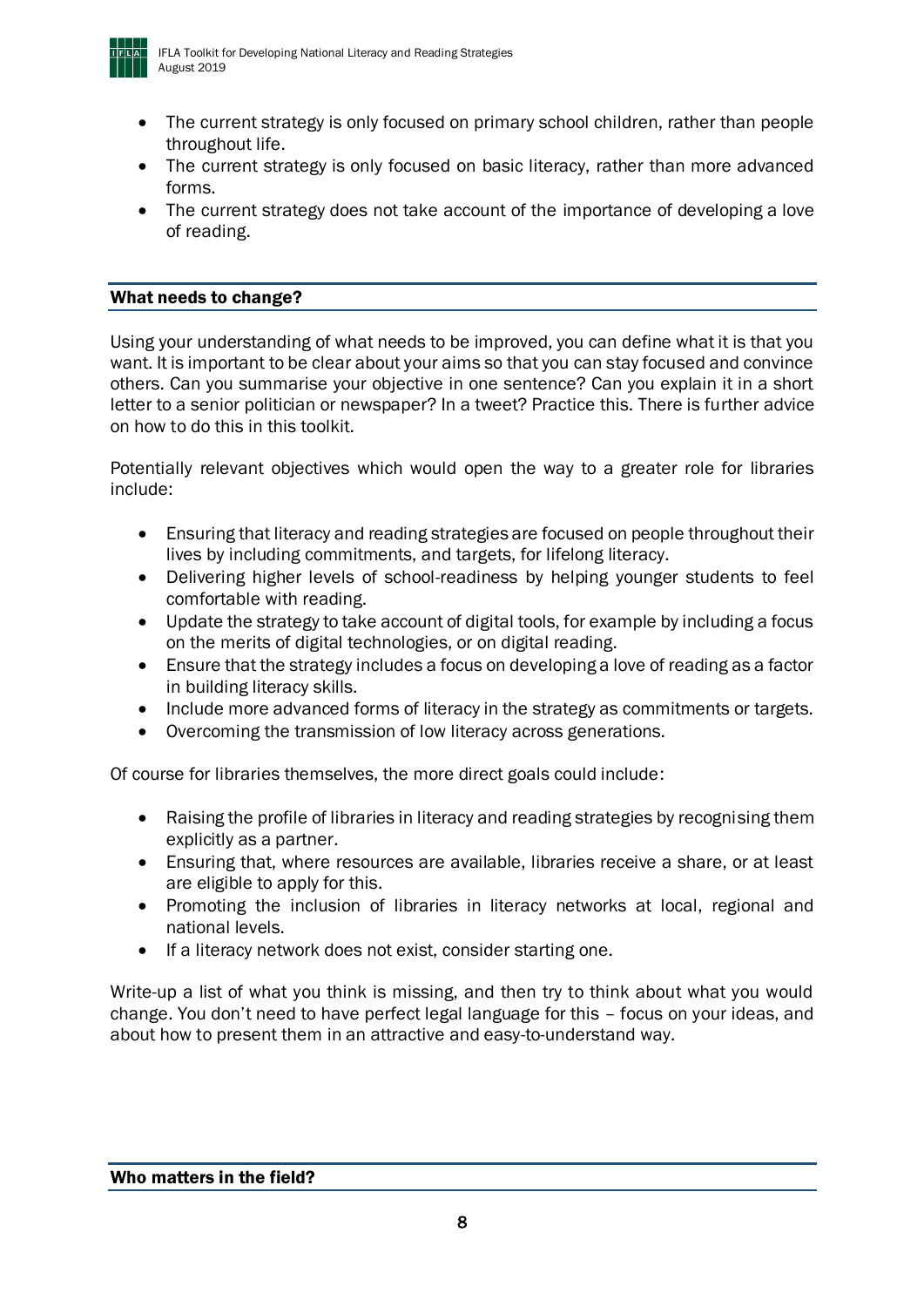

Where there are plans and strategies in place, and you will need to argue for amendments or reforms to these to take better account of (or offer support to) libraries, and of the types of activity and support they can provide. But who should you target with your advocacy?

Firstly, you should identify who you need to influence directly. Who actually takes decisions about literacy strategies? Which government ministry (or ministries) or agencies are responsible? Options could include:

- Ministry of education (or education agency)
- Ministry of culture (or culture agency)
- Ministry of skills (or skills agency)

Who is responsible within these ministries? Is there a department or directorate working on literacy? Try to find an organigram of that organization or ministry and work out who it might be.

Second, you should look at who else might be important. Who will shape the approach the government takes? Options could include:

- Parliamentary committees responsible for literacy
- Prominent journalists and commentators working on literacy (including on radio, TV and the Internet)
- Think-tanks and academics
- Foundations and charities.
- Local affiliates of organizations such as the International Board on Books for Young People (IBBY)
- UNESCO National Commissions/Offices
- Organizations of mayors or local authorities

Finally, you should look at potential partners – organizations which are also likely to be involved in delivering – and designing – a strategy. While some may risk being potential competitors for funding, many may help to advocate on behalf of libraries to ensure the inclusion of libraries in national strategies. Sometimes the partners have good connections with funders, decision makers and other stakeholders and they may be willing to use their own channels to lobby directly on behalf of this important topic. Such players include:

- NGOs, such as Save the Children, or Lions/Rotary Clubs
- Reading (and writing) foundations
- Agencies working with specific disengaged target audiences e.g. unemployed/low income groups, indigenous communities, immigrants and refugees.
- Schools, pre-schools, daycare centres,youth healthcare centres and adult education centres
- Book and literacy centres
- Publishers

You can then display all these actors on a map. You can then ask yourself further questions:

• Who is most important for achieving what you want to achieve?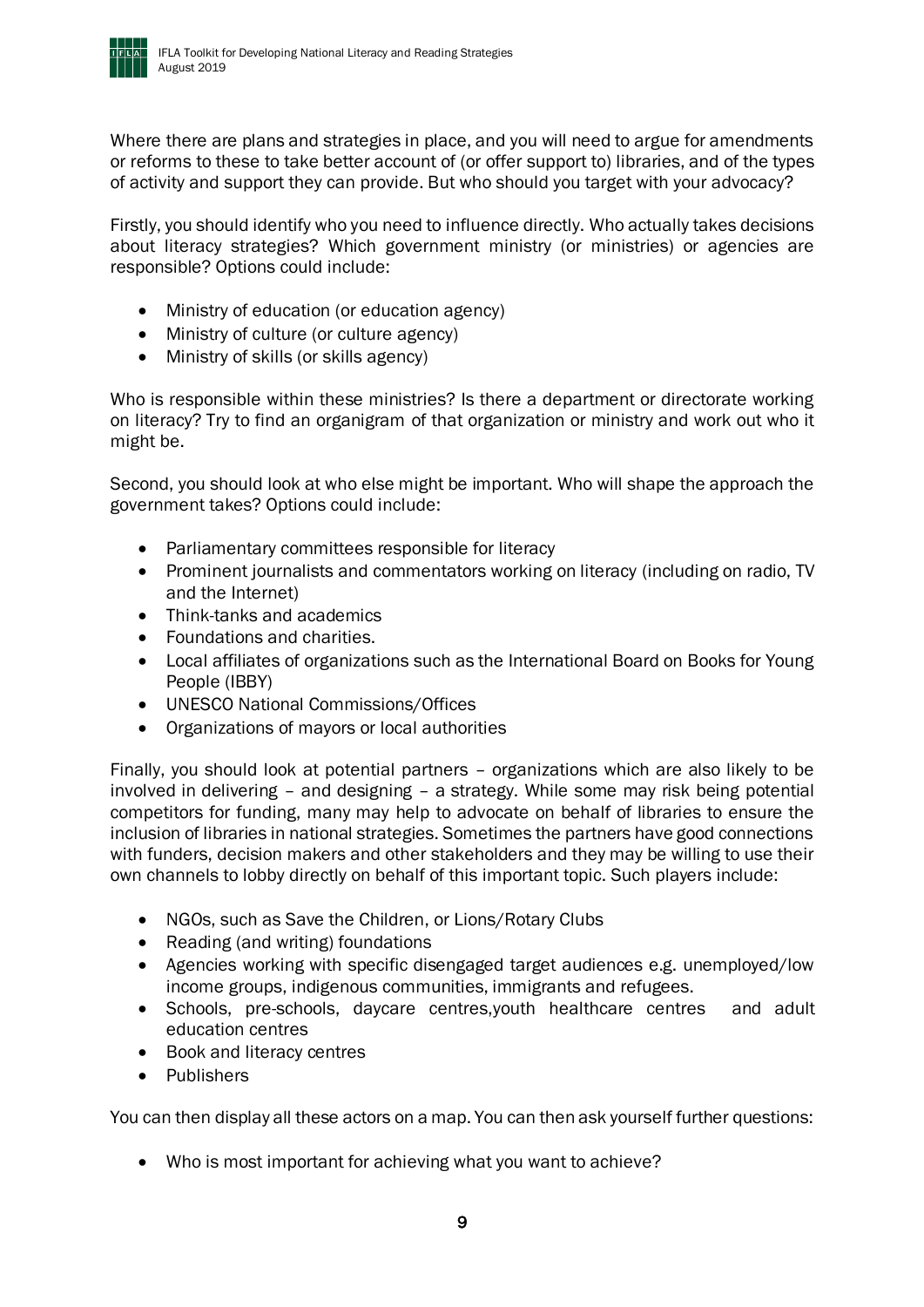

- With whom do you have the best contacts? Where do you need to invest effort to win support? Is it worth it?
- What do they think about libraries are they positive or negative? Active or passive?
- What are their goals, in general and for a literacy strategy? Are they close to yours?

Use this map can help you work out how to divide your time. Make sure you focus on the people and organisations which are most important and useful for you, and that you haven't missed anyone important. Remember too that you do not need to advocate to someone directly – you can work through partners who believe in your cause, and may have a more powerful voice.

### Wrapping up: What are the elements of a good strategy process?

- Take an overview of the current situation  $-$  is there a strategy?
- Evaluate what needs to change
- Define your goals
- Develop proposals for changes to improve the current literacy and reading strategy
- Map out the targets of your advocacy, important influencers, and potential partners
- Evaluate these targets, influencers and partners, and think about how to use your time best to achieve the result you want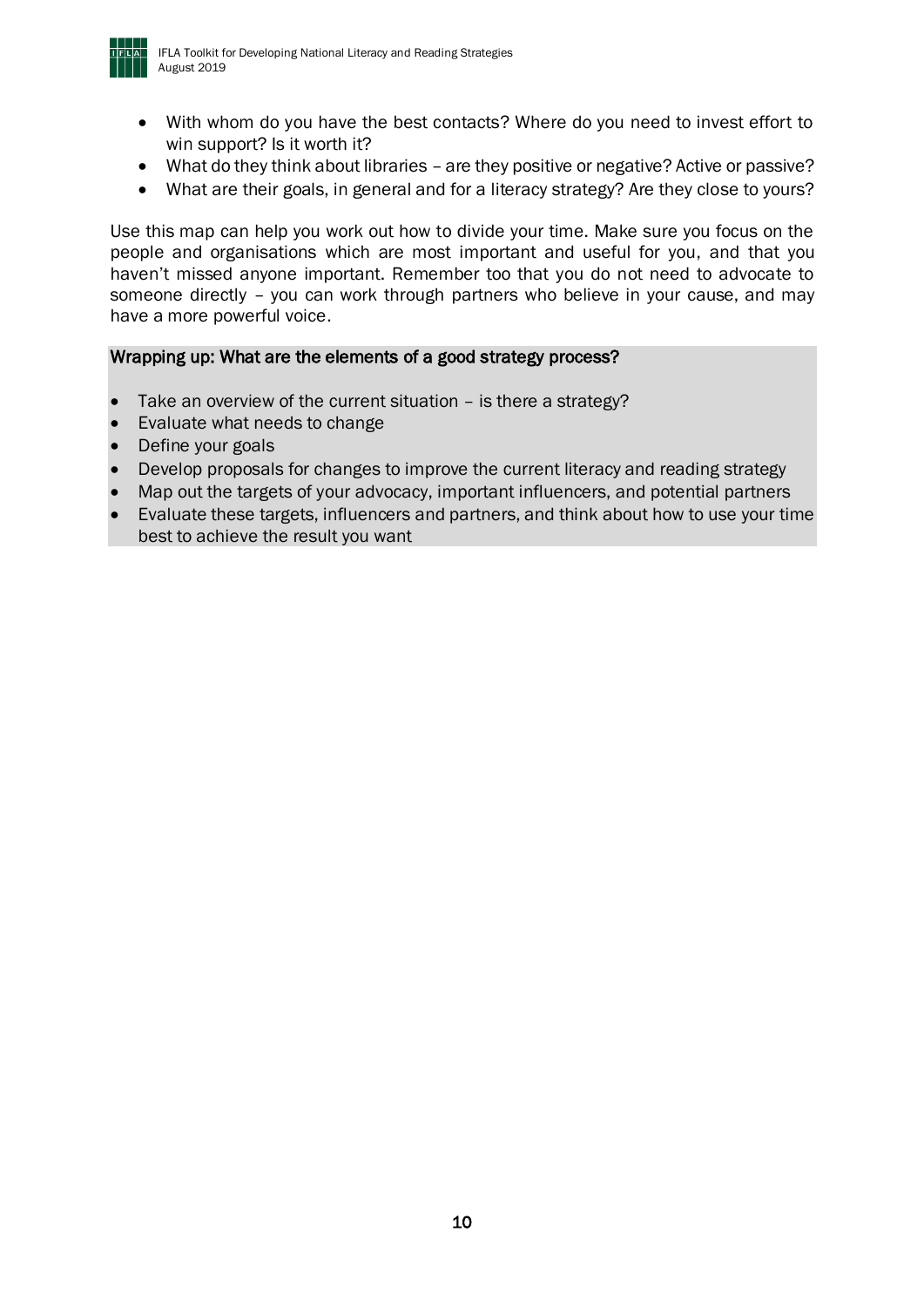

### <span id="page-10-0"></span>Making the Case for Literacy: Why Literacy Matters More than Ever

Few people will claim that literacy is not important – it is a clear goal in the UN's 2030 Agenda. However, there are many other priorities competing for attention and resources, even within broader education policy. It is vital to be able to articulate why literacy in particular deserves attention.

*"Literacy stands at the heart of the 2030 Agenda. It is a foundation for human rights, gender equality, and sustainable societies. It is essential to all our efforts to end extreme poverty and promote well-being for all people. That is why the Sustainable Development Goals aim for universal access to quality education and learning opportunities throughout people's lives. One of the targets of Sustainable Development Goal 4 is to ensure that all young people achieve literacy and numeracy and that a substantial proportion of adults who lack these skills are given the opportunity to acquire them.* 

*Fifty years ago, International Literacy Day was proclaimed to promote literacy as a tool to empower individuals, communities and societies. We have made significant progress over the past five decades, but the world is still very far from universal literacy. And today, with the world becoming increasingly digitized and information rich, new opportunities and challenges are emerging" –* Ban Ki-Moon, UN Literacy Day September 2016*<sup>2</sup>*

In today's fast changing society, everyone needs to have a wide set of knowledge, skills and competences. This is essential for participation in social, economic, cultural and civic life. Literacy is just such a key competence. When we talk about literacy we refer to the OECD definition: ''The ability to understand, evaluate, use and engage with written text to participate in society, to achieve one's goals, and to develop one's knowledge and potential". This is essential for developing further skills, to enable workers to function effectively and safely in their workplace and to stay connected as a human being to the (digital and complex) world we live in.

Although literacy has been high on the development agenda over the past decades, there are still 750 million adults (two-thirds of whom are women), 115 million young people and some 250 million children of primary school age who lack basic reading, numeracy and writing skills. Furthermore, 124 million children and adolescents receive no schooling at all (UIS, 2017 and Footnote) and grow up without sufficient literacy skills.

People with low literacy levels can be found in any nation. For example, in the European Union one in five adults aged 15-65 has significant difficulties in reading, numeracy and writing even after attending compulsory schooling.

The OECD Survey of Adult Skills (PIAAC) indicates that adults with low levels of proficiencies in literacy, numeracy and problem-solving in technology-rich environments face a higher risk of unemployment, a higher incidence of poverty and social exclusion, higher health risks and lower life expectancy, while their children face higher risks of educational underachievement (OECD, 2016).

<sup>2</sup> https://www.un.org/press/en/2016/sgsm18044.doc.htm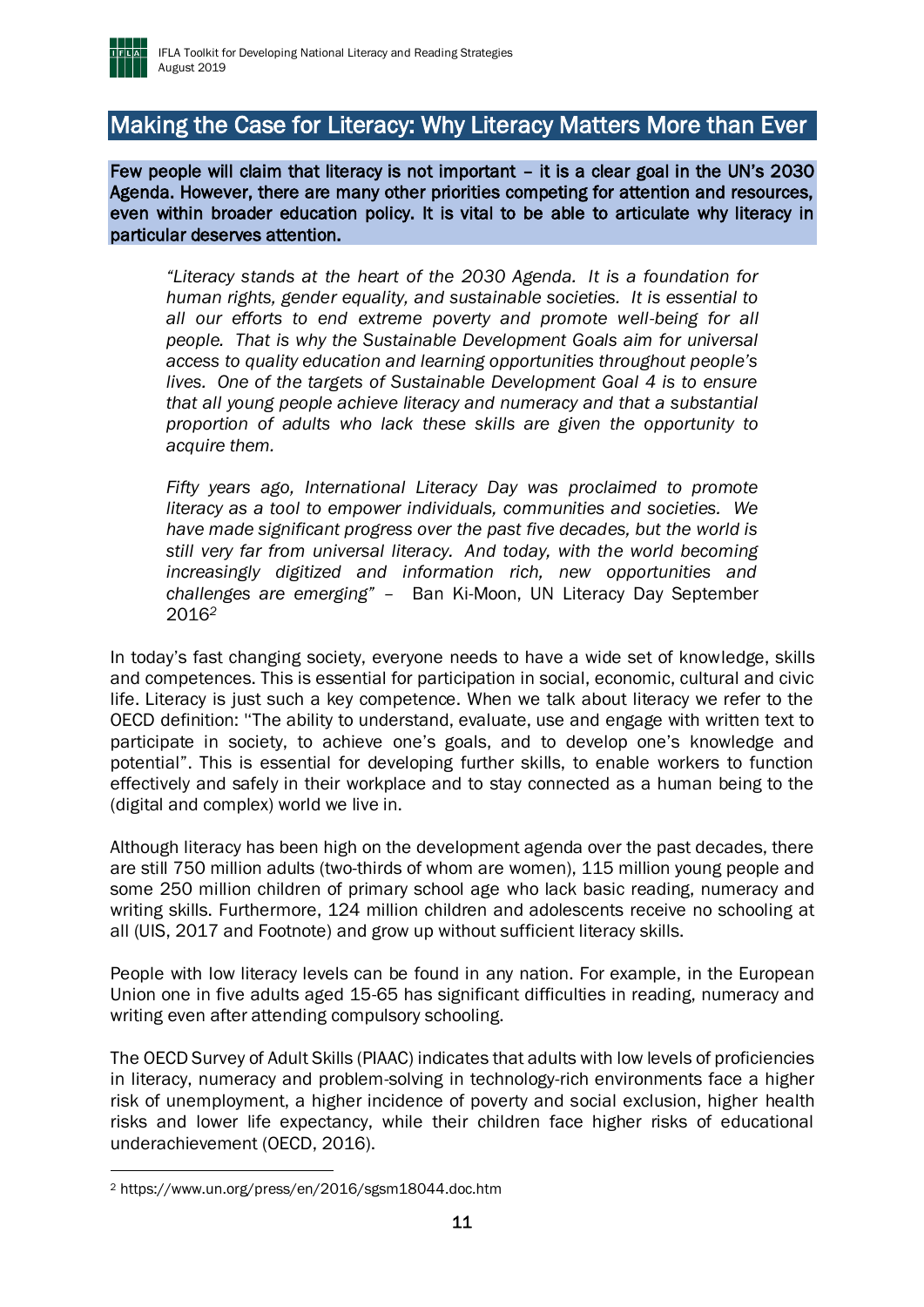

Without sufficient literacy skills, people most likely will be condemned to live poorer, less fulfilled lives in a less cohesive and productive society. They are "more vulnerable to ill health, exploitation and human rights abuse. They are more likely to be unemployed and paid less. Unable to read or write, they are held back from their full potential, and whole communities are locked into vicious cycles of poverty that lay the conditions for violence and strife" (Irina Bokova)3.

But with good literacy skills, every other skill is attainable. As the world grows ever more digitized and networked, it will become even more important that every citizen is given the skills that literacy affords so that they can find gainful employment, increase personal skills, take part in social activities and participate politically.

Literacy learning is not something that stops when an individual leaves school or achieves a certain educational level. The acquisition and development of literacy skills takes place before, during and after formal education, in and out of school, and through non-formal and informal learning, throughout a person´s life. It is never too early or too late to improve literacy skills. (UIL, 2017).

Moreover, with the proliferation of the internet and technology, the conventional concept of literacy being a set of reading, writing and counting skills, has evolved. It is now understood to include means of identifying, understanding, interpreting, creating, and communicating in increasingly digital, text-mediated, information-rich and hyper-connected societies and economies. This also implies new and more advanced forms of literacy.

Therefore, in order to reach the literacy targets of the UN Sustainable Development Goal SDG 4 countries need to adopt a life-long, and life-wide approach to literacy learning.

### Arguments for focusing on literacy:

- 1. Higher literacy levels are linked to successful knowledge societies.
- 2. Low-literacy is associated with high societal costs, such as unemployment, poor health, or unsustainable inequality.
- 3. Literacy can be a driver of greater fairness, especially for marginalized groups.
- 4. Literacy is key to social integration and civic participation.
- 5. Literacy, and in particular more advanced forms of literacy, are increasingly essential in order to survive, and thrive, in a digital world.
- 6. Literacy enables people to make more effective use of government services.
- 7. Universal literacy features in the UN 2030 Agenda, and is a core component of the OECD's Programme for International Student Assessment ([PISA\)](file:///C:/Users/stephen/AppData/Local/Microsoft/Windows/INetCache/Content.Outlook/L8A1U3G2/pisa.oecd.org), as well as the Progress in International Reading and Literacy Survey [\(PIRLS\)](https://en.wikipedia.org/wiki/Progress_in_International_Reading_Literacy_Study).

<sup>3</sup> https://www.compassion.com/world-days/international-literacy-day.htm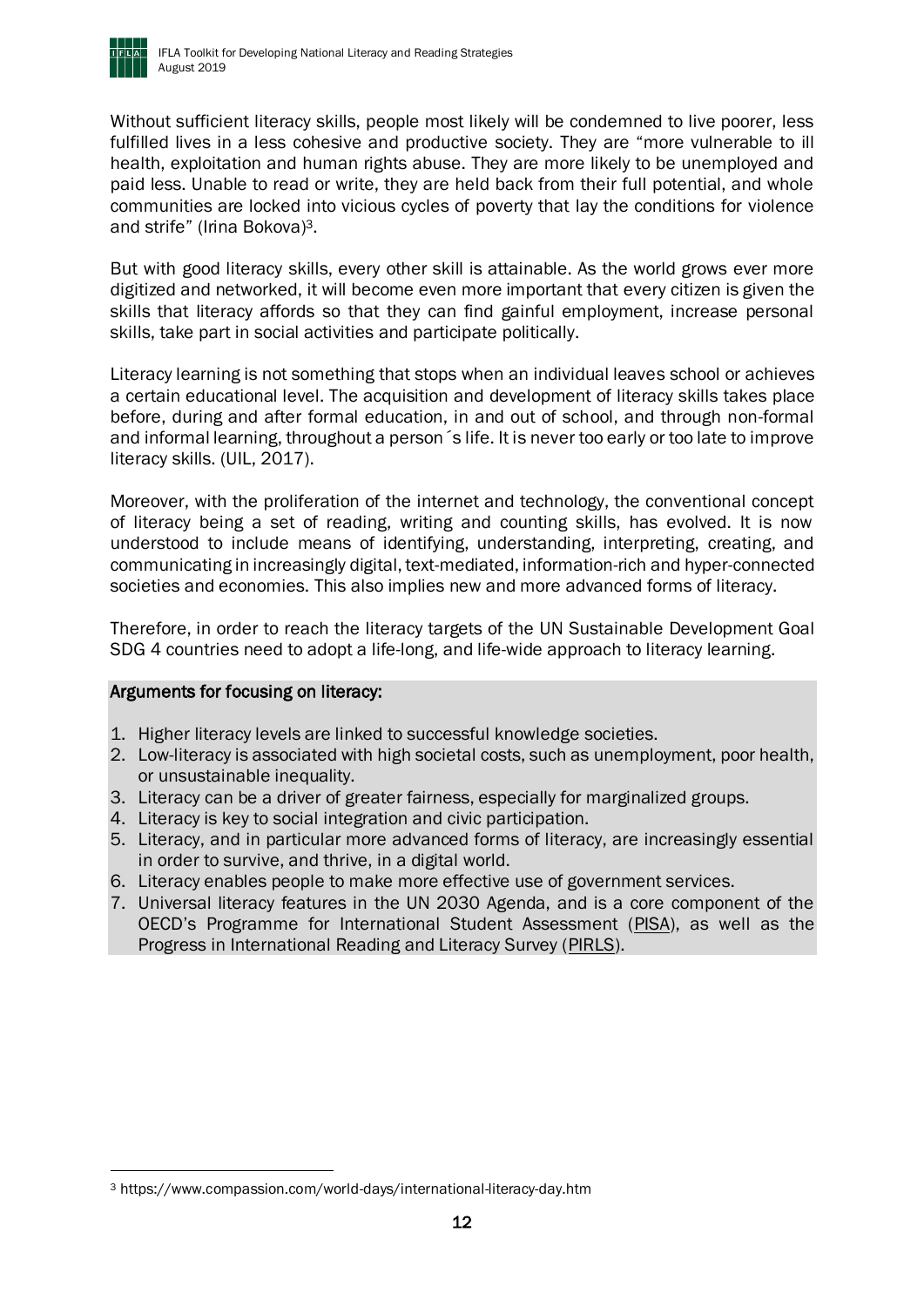

### <span id="page-12-0"></span>The potential of libraries in supporting literacy efforts

When people think about literacy, they tend to think about formal education – where many people do indeed learn to read and write. Strategies risk doing this also. It is therefore important to take a lifelong learning approach and to make the case for libraries, both in complementing the work of schools, pre-schools and families in helping young children, but also in supporting literacy, and a love of reading, among people of all ages.

Literacy is at the core of the mission of most of the public libraries and activities. They fully embrace the need for developing, supporting and sustaining the literacy skills of all its community members at all stages of life, from basic to advanced literacy levels. They are perfectly positioned to provide intergenerational and family literacy activities and traditionally have a special focus on reaching out to marginalized groups.

As such, they play an important role in supporting a culture of reading and creating and enriching a literate environment, which makes them vital partners for governments in delivering on their literacy commitments: Sustainable Development Goal (SDG) 4.6 centres on literacy: 'By 2030, ensure that all youth and a substantial proportion of adults, both men and women, achieve literacy and numeracy'.

Literacy development starts at birth. Therefore, (public) libraries often devote special attention to supporting early literacy skills and family reading, especially for families with low literacy skills. Reading to and with children in the first five years of life helps to foster a love of books and reading.

This develops vocabulary, stimulates brain development and builds emotional bonds with parents, guardians and professionals in day-care centres. Being read to for at least 15 minutes a day during (early) childhood promotes a growing engagement with language and reading, supports personal and social skills — and puts children as much as one year ahead of those who are not being read to. (Krashen, 2004)

As a child grows, schools clearly have a crucial role in literacy learning. However, they cannot do everything alone: it takes a village to raise a child and a reader. Access to a library (both at home and in the community) is a strong predictor of success.

For young people and adults, libraries are an excellent resource for people at all levels of literacy proficiency. They enable users to locate relevant information by sharing newspapers, magazines and other reading materials, and by providing access to public computers and the internet.

Academic libraries support young people and adults in developing the advanced literacy skills they need for their studies and research. Libraries in work settings, meanwhile, can provide the background knowledge for informed programme development and decisionmaking. Having access to a public library is also crucial for youth, adults and families with low literacy skills as it is an accessible, trusted and safe place to improve the literacy skills they did not attain during their formal education (UIL, 2016).

Beyond pure literacy skills, building a strong reading culture and fostering a joy of reading helps to create independent readers and learners of all ages, better able to take on the world and seize the opportunities it presents. This in turn promotes creativity, innovation, and employability, thus strengthening society.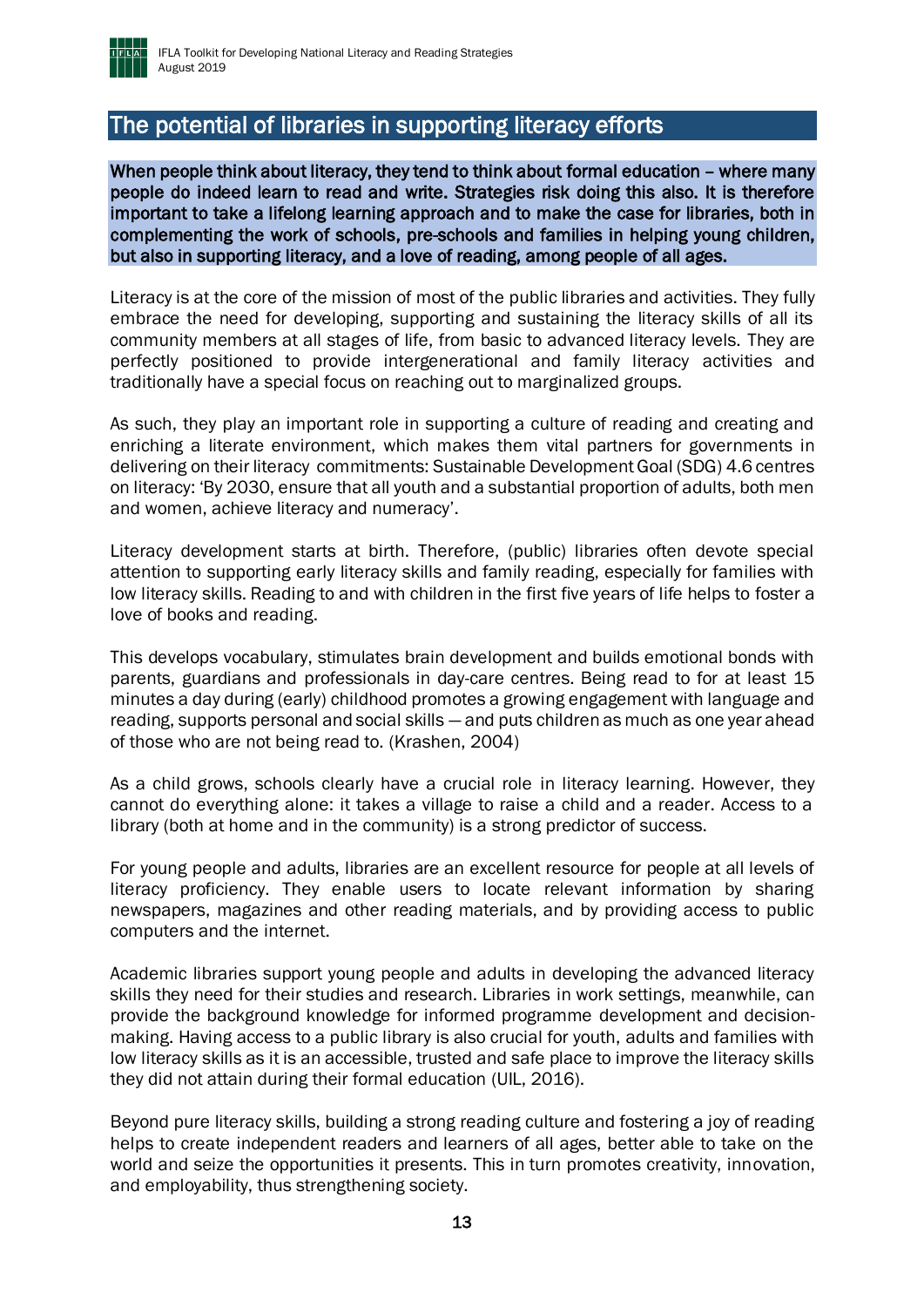

Such a reading culture also benefits authors and publishers by developing future demand. Evidence shows that libraries also foster a love of books (and so book-buying) by supporting discovery and broadening horizons. In close cooperation with publishers, education agents, civil society and other literacy stakeholders they form a solid foundation to build a nation of readers.

#### <span id="page-13-0"></span>Libraries' focus on their communities

The engagement of the community is key to developing a national literacy strategy. Libraries are ideally placed to be leaders in the field. They are more than simply service providers offering and supporting literacy programs. They are active and trusted connectors, with a deep knowledge of their community's needs, and often seen as more welcoming than commercial venues.

In 2012 library commentator Dr. R. David Lankes, tweeted the much-quoted observation 'Bad libraries build collections, good libraries build services ...Great libraries build communities.'<sup>4</sup> Lankes has subsequently argued that the people within a community are the library's most essential and valuable collection. A public library is one of the most essential keys to an involved, literate community.

Libraries themselves do not need to limit themselves to their buildings. Indeed, not everyone may be comfortable entering a room full of books. But there are many examples of successful delivery of library services in other places, such as community centres, local parks, health clinics, workplaces, and simply outdoors. Such measures can also make it easier to reach marginalised populations.

Libraries can also offer a means of getting communities involved in the definition of literacy and reading strategies. Through consultations, experience and simply getting people talking about literacy and the need to break down the stigma of low reading and writing skills, they contribute to a more inclusive, more effective strategy.

### <span id="page-13-1"></span>Precedents from Around the World

 $\overline{a}$ 

A number of countries have already recognised the role of libraries in delivering literacy through national strategies, and indeed have engaged libraries and library associations in the policy-making process.

Libraries are clearly recognised as key complements to schools in developing literacy and reading skills among children, for example in Angola and Malta. They are given a part to play in supporting adult and lifelong education in the Democratic Republic of Congo, Denmark, Malta (again), and Indonesia. Libraries' contribution to promoting reading in general is acknowledged clearly in Italy, Spain, Niger, Burkina Faso, and Mozambique, while Malta and Finland both recognise how libraries can promote higher forms of literacy.

A number of these strategies have been developed by or in collaboration with librarians and library associations, with the strategies in Malta, Papua New Guinea, Australia and the Netherlands offering good examples. Sometimes, national or state libraries have their own

<sup>6</sup>https://twitter.com/rdlankes/status/166525664319639552?lang=en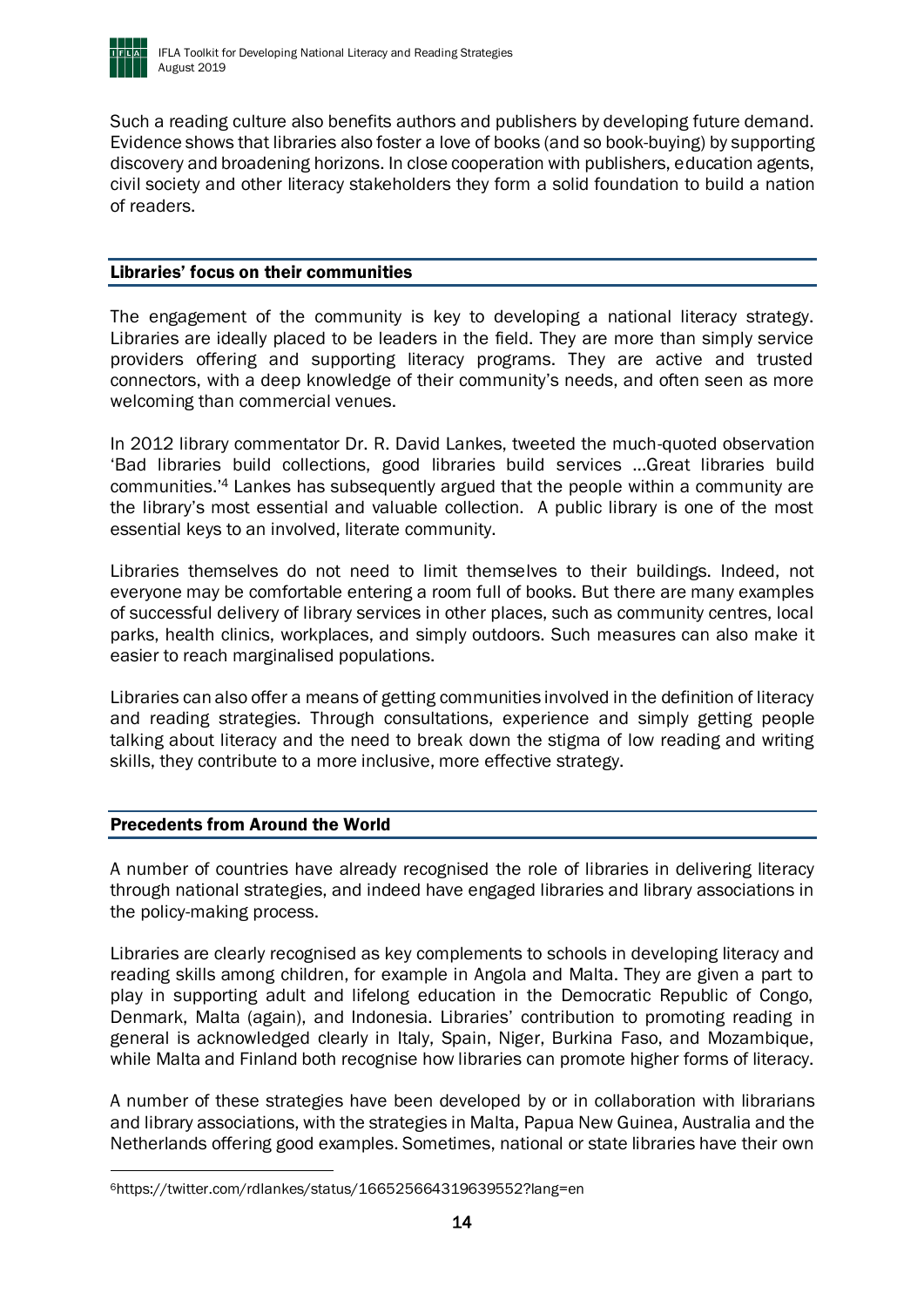

strategies, such as the Literacy Strategy of the State Library of Western Australia: Literacy Matters<sup>5</sup>. More information on these strategies is posted on our resources page<sup>6</sup>.

### Arguments for including libraries in literacy strategies

- Libraries are well-trusted, safe and friendly spaces, supporting lifelong learning and community development.
- Libraries already exist and are ready to contribute. They can represent a low-cost means of delivering literacy strategies.
- Libraries are well embedded in their communities, and understand well the needs of their users, as well as having relationships with other actors and agencies.
- Many librarians are specifically trained in providing support, for example to younger readers, and can complement the work of schools.
- Libraries are open to people throughout their lives, not just during childhood, making them a vital first stop for lifelong literacy and learning.
- Libraries promote not just literacy, but also a love of reading. Building a reading habit has been shown to improve results at school and elsewhere and to support a demand for books later in life.
- It's been done before! Libraries are already cited in a number of literacy and reading strategies

### <span id="page-14-0"></span>Building the Case with Evidence and Data

In arguing for the need for a (renewed) literacy strategy, you need to be able to provide evidence. Sometimes, stories and anecdotes will prove most powerful. In other situations, it is hard data that is necessary to convince.

It is widely recognised that governments should base their policies and strategies on evidence and data. Even though this is not always the case, there are few who openly reject their importance. Everyone wants to show – and believe – that what they are saying, and doing, is backed up by facts.

In promoting literacy and reading strategies and efforts involving libraries, it is therefore vital to be able to provide facts, figures, and stories. These can help you – and your allies – in convincing decision-makers to act.

### <span id="page-14-1"></span>Data in the Library Environment

As a first step, it is important for libraries themselves to collect and make use of data. It can facilitate the identification of issues, support the optimisation of resources, drive innovation, and allow for benchmarking and assessment.

<sup>5</sup> State Library of Western Australia (2017), *Literacy Strategy of the State Library of Western Australia: Literacy Matters*, [https://www.slwa.wa.gov.au/our-services/learning-literacy-and-languages/literacy,](https://www.slwa.wa.gov.au/our-services/learning-literacy-and-languages/literacy) accessed on 7 May 2019

<sup>6</sup> [Start.me website](https://start.me/p/Z9eygL/startpagina)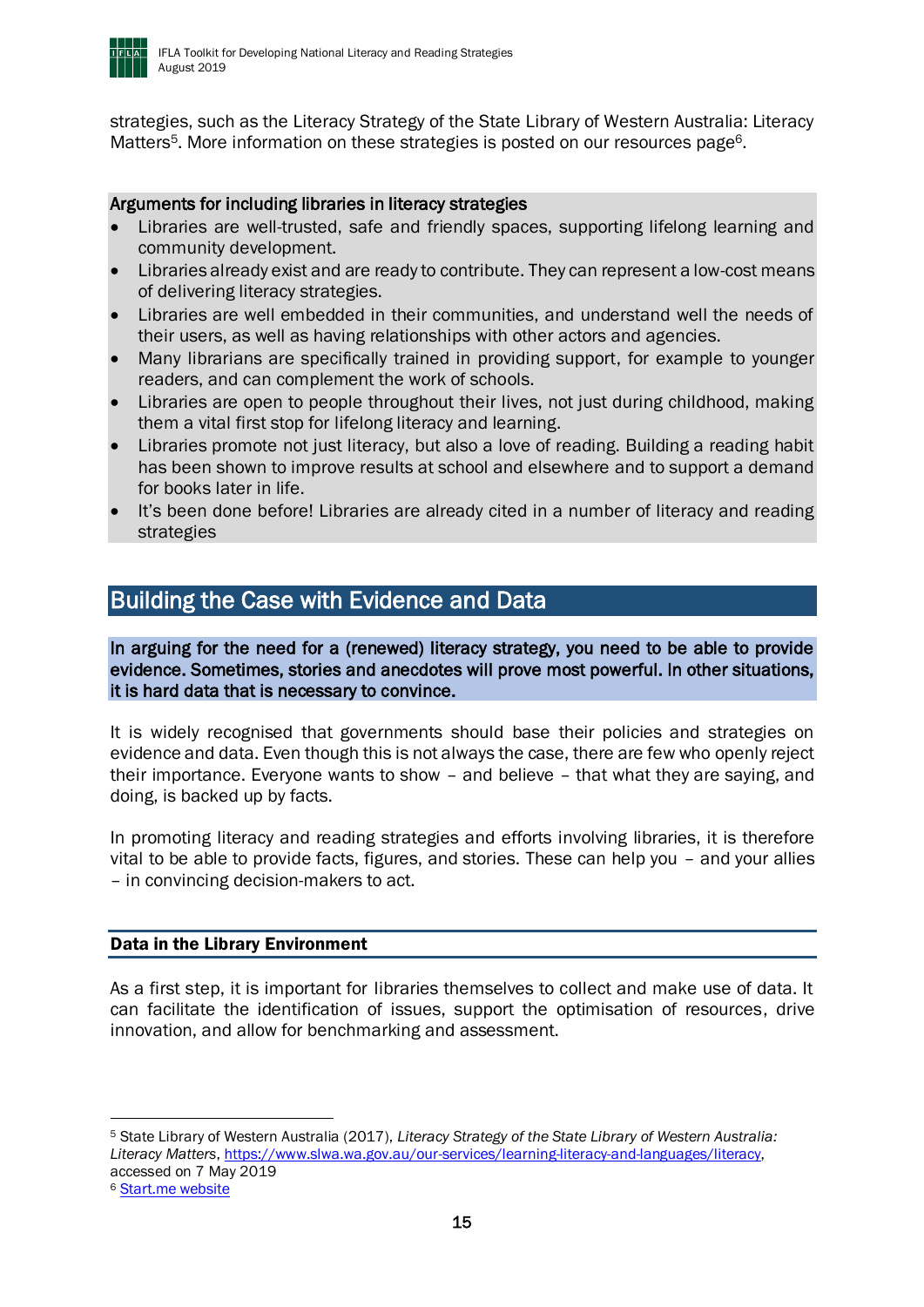

Data and evidence-gathering should not only focus on things like numbers of users, numbers of computers, or numbers of books. It should also look at the results of libraries' work – the impact it has on users and communities.

In the case of literacy, this can involve direct testing, measurement of confidence, or assessment of improvements in ability in everyday, functional situations. Do people taking part in reading programmes report greater ease in dealing with information? Do their exam results improve? This is harder, but also more powerful as an indicator of success.

IFLA is working to build the capacity of libraries to collect and use data, including through the [Library Map of the World,](https://librarymap.ifla.org/) and the work of the [Statistics and Evaluation Section.](https://www.ifla.org/statistics-and-evaluation) See the annex for a longer discussion of impact assessment.

### <span id="page-15-0"></span>Data and Evidence for Literacy Strategies

At a wider level, you could also look to use data on literacy at a higher level (national, regional, or local area) to make your case. Traditionally, literacy is assessed by judging whether an individual can read and write, with understanding, a short simple statement about their everyday lives, and is collected for adults (people aged 15 and above, by gender), and youth (people aged 15-24, by gender).

International organisations working in the field, such as UNESCO and OECD7, also do work on more sophisticated measures, or more detailed break-downs. For example, the OECD's PISA study focuses on different levels and types of literacy, as well as allowing for comparison with figures about socioeconomic characteristics (income, migrant background, reading habits at home). Meanwhile, UNESCO has, working with IFLA, defined ways of measuring more advanced forms of literacy, such as media and information literacy.

By defining statistical methodologies, these organisations make it possible for governments (and libraries) not only to measure progress over time, but also to compare performance between countries. They also publish this material, making it possible for libraries to draw on this in their own advocacy around the need for literacy strategies.

Please see the annex for more ideas of places to look for data and evidence on the importance of literacy.

### <span id="page-15-1"></span>Using data and evidence of library impacts

Data and evidence can also help you argue for the role of libraries in general and your library (association) in particular in delivering literacy and reading strategies and efforts. Clearly, the sort of data that libraries gather about their own work, as mentioned above, is critical here. IFLA strongly encourages libraries and library associations to invest in this, in order to provide the most relevant possible information. This is the most powerful evidence of why supporting libraries is worthwhile.

<sup>7</sup> Organisation for Economic Cooperation and Development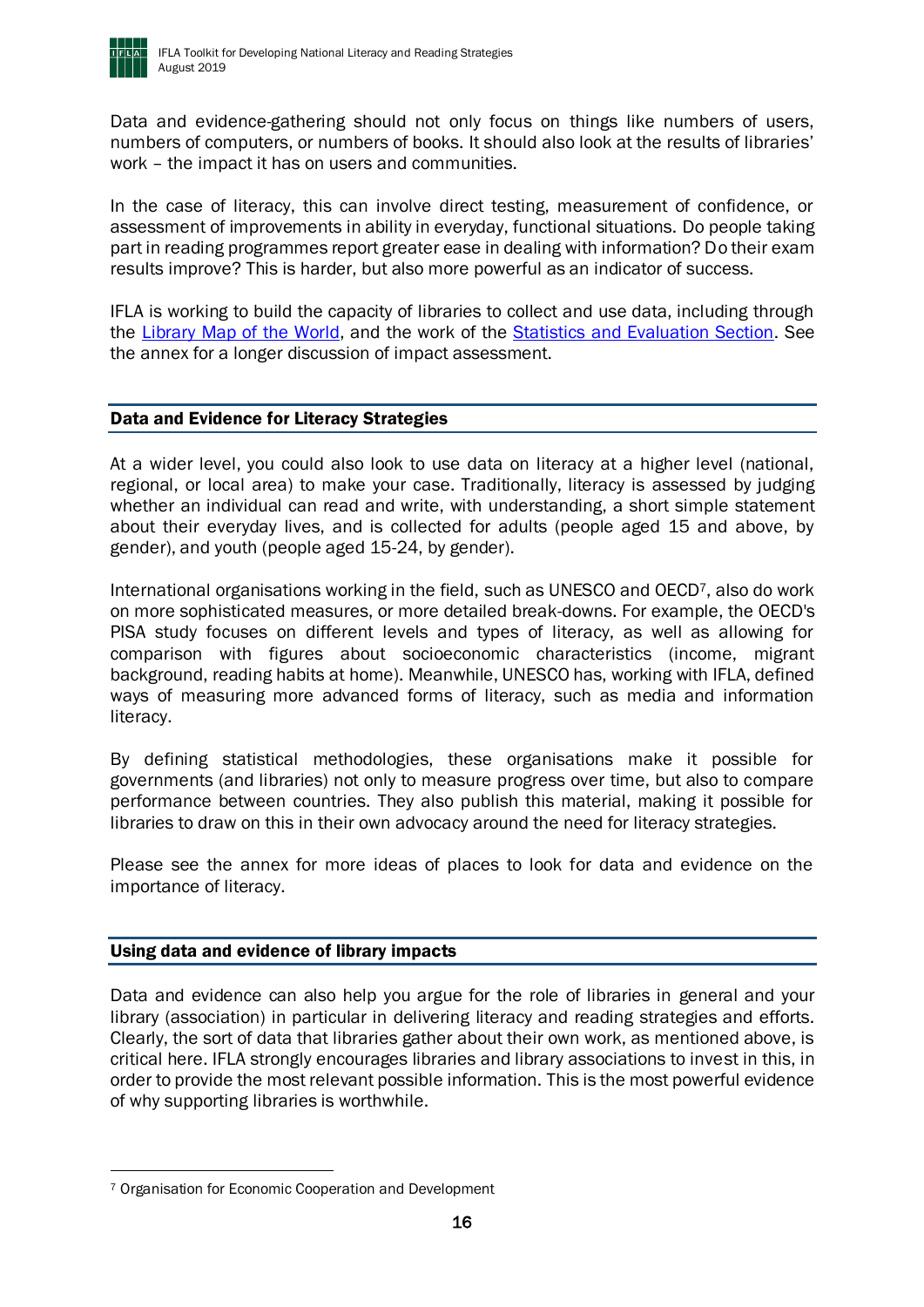

National or regional data can be useful when it helps to identify areas where change is necessary, for example to develop literacy among adults, or to provide more reading support. For example, this sort of data can demonstrate the costs of low childhood literacy later in life<sup>8</sup>, the link between low literacy and bad health<sup>9</sup>, or the risk of certain parts of the population being left behind<sup>10</sup>. All make for powerful arguments for strong literacy strategies, with libraries at their heart.

find more ideas of places to look for data and evidence on the importance of libraries in literacy and reading strategies and efforts.

You can also use the SDG Stories featured on the IFLA Library Map of the World. This is a single portal which includes examples of libraries contributing to achieving the UN Sustainable Development Goals. All stories featured include indications and evidence of impact, and you can filter them to show only those relevant to SDG4 (education). The more stories are submitted, the more useful the portal becomes for everyone – we encourage you to share yours. The [Storytelling Manual](https://www.ifla.org/publications/libraries-and-the-sustainable-development-goals-a-storytelling-manual) created by IFLA offers guidance on how to do so.

#### **Summary**

- Data and evidence are essential in order to justify change, such as the creation or updating of a literacy strategy. Your arguments are stronger if you can provide this.
- There is a lot of data at the international level on literacy, including on the impacts of high or low – literacy on other policy areas such as health or employment.
- There are many good examples of libraries collecting data about the impact of their work on literacy. This provides vital evidence in campaigning to get libraries involved in national literacy strategies.
- Stories also have a powerful impact. IFLA's SDG Stories initiative provides a portal to find and post – these examples of what libraries are achieving on the ground.

<sup>8</sup> OECD, 2010, T*he High Cost of Low Educational Performance*

<sup>9</sup> OECD, 2018, *Association betweebn Literacy and Self-Rated Poor Health in 33 High- and Upper-Middle-Income Countries*, OECD Education Working Paper No. 165,

[http://www.oecd.org/officialdocuments/publicdisplaydocumentpdf/?cote=EDU/WKP\(2018\)1&docLanguag](http://www.oecd.org/officialdocuments/publicdisplaydocumentpdf/?cote=EDU/WKP(2018)1&docLanguage=En)  $e = Fn$ 

<sup>10</sup> For example, older people: Barrett, G. and W. Riddell (2016), "Ageing and Literacy Skills: Evidence from IALS, ALL And PIAAC", OECD Education Working Papers, No. 145, OECD Publishing, Paris. <http://dx.doi.org/10.1787/5jlphd2twps1-en>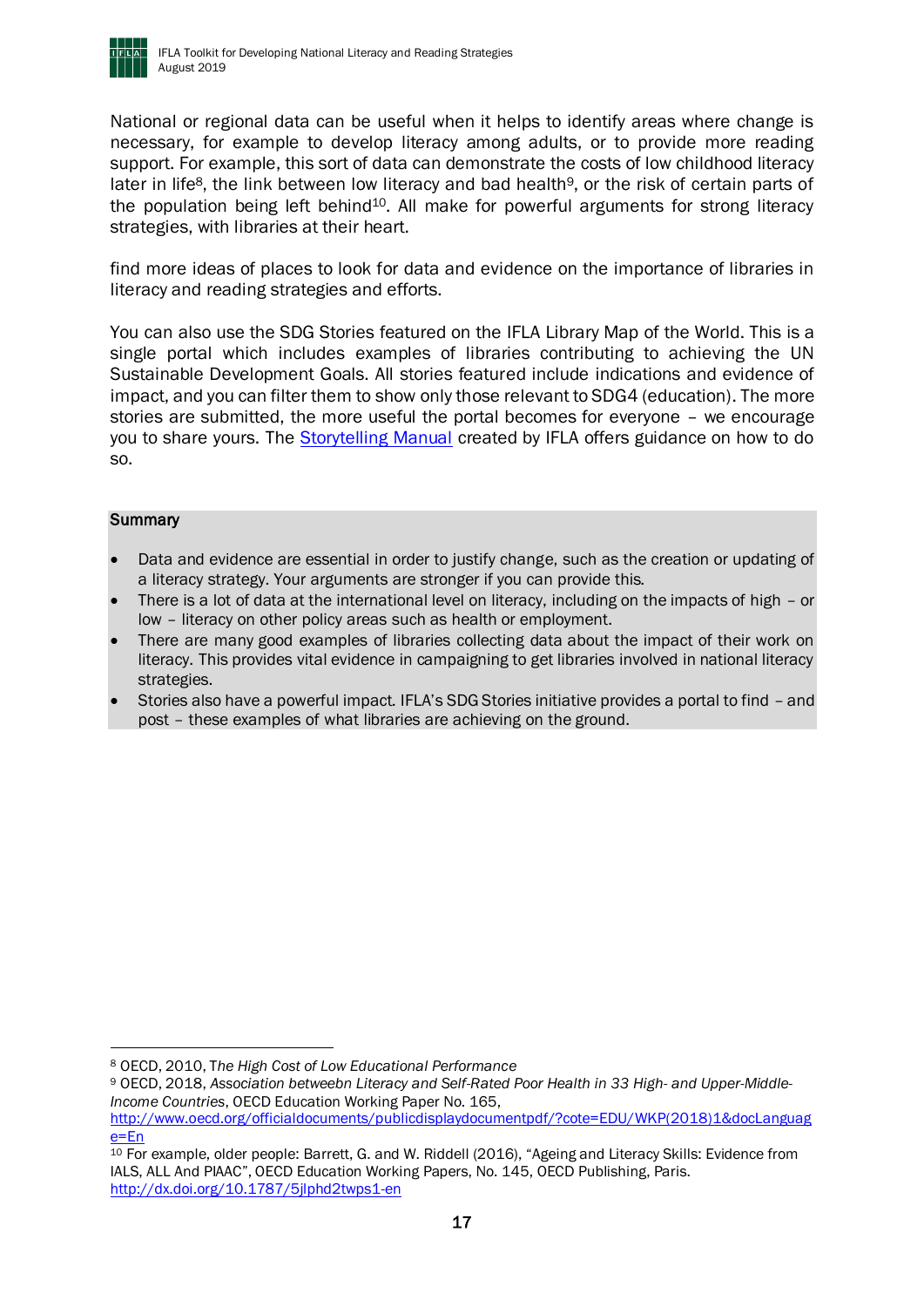

### <span id="page-17-0"></span>Delivering your arguments

Knowing how to communicate your arguments is vital. You will need to promote your position to your target group, as well as other influencers. With practice, everyone can learn how to make a strong argument.

Once you have defined your goals, created your arguments, and found the data and evidence to support them, you need to learn how to deliver them effectively.

There are many ways of doing this, for example through meetings with individual decisionmakers or influencers, appearances in conferences and public meetings, editorials in newspapers, appearances on radio or television shows, articles online, or social media campaigns. These are all opportunities to make your arguments. The indicators mentioned in this Toolkit are not in a hierarchy as not all countries and libraries can work with the same indicators. Use what is available!

Each has its own features, and there are many resources available to help you to be effective in each environment. But in each case, you should look to explain why literacy and reading are important, why libraries play such a vital role in providing it, explain the problem you are seeking to address, and propose a solution.

It is important, as set out in the first section of this toolkit, to be clear and concise. If you can make your argument in ten pages, can you make it in five? In one? In half a page? Can you make sure that you are only giving the most important information, and the crucial argument? The more important the person you are talking to is, the less time they are likely to have.

You should be consistent in your arguments, so that people come to remember your points, and of course use simple language. It is also important to think hard about the person you are talking to. What are their priorities? What are their interests? What do they want to hear? What else might they be thinking about?

If you are talking in public, think about someone you know who is a powerful and convincing speaker. How do they do it? What tricks do they use?

Do not forget, also, that you may also be able to call on support from other influencers. Sympathetic journalists, celebrities, politicians, or non-governmental organisations can be very effective in making the case for investment in literacy and libraries. Coordinate with them, and help them to make your points.

There is a lot of valuable advice in the training materials for IFLA's International Advocacy Programme *IAP*, as well as in IFLA's [10-Minute Library Advocate series.](https://blogs.ifla.org/lpa/tag/everylibrariananadvocate/)

#### **Summary**

- The way you deliver your arguments is key to their effectiveness.
- Take ideas and advice from other resources on advocacy, and apply them in your own work.
- Everyone, through their experience and ideas, can be a strong advocate for modern literacy and reading strategies and efforts that give a sufficient role to libraries.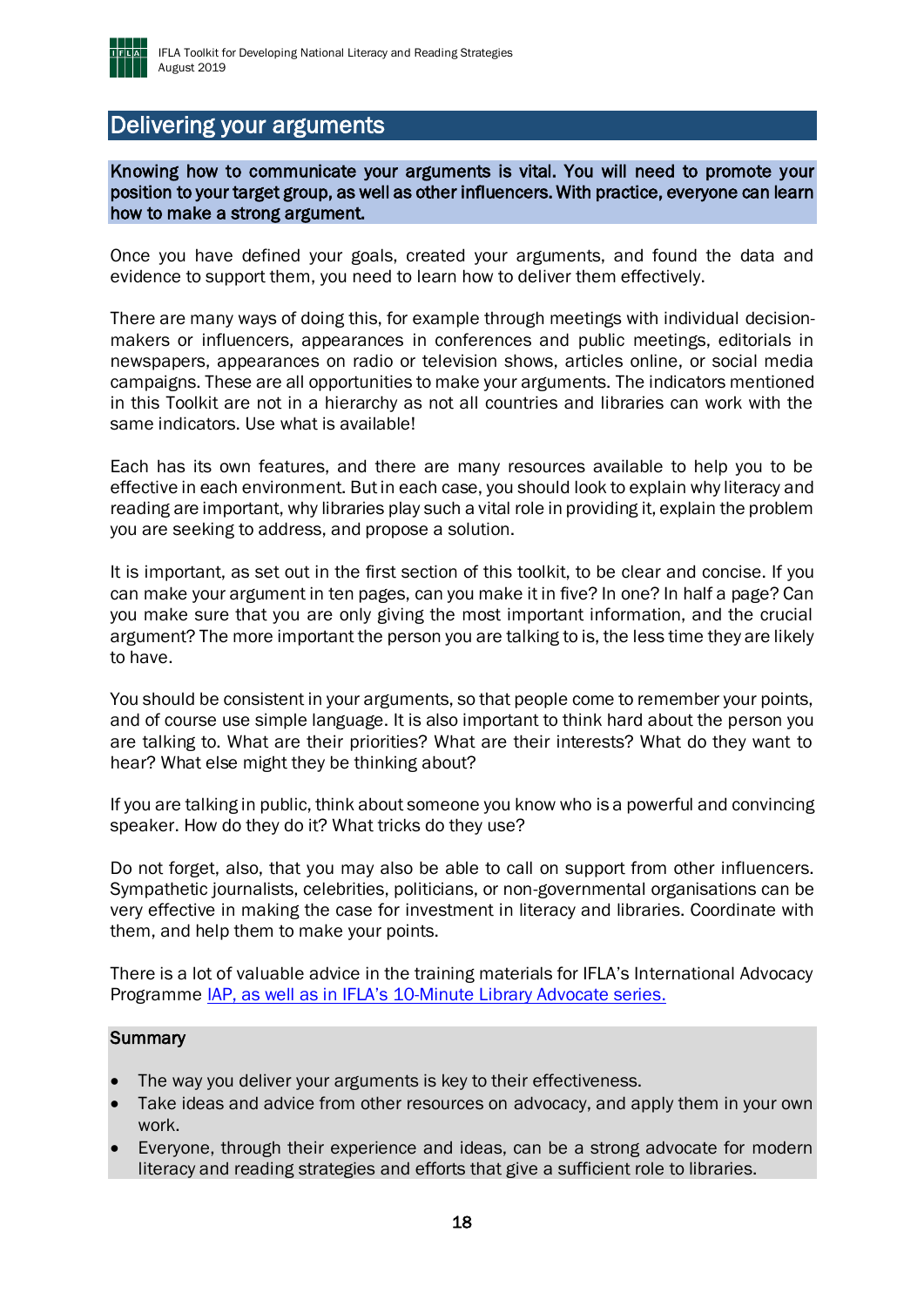

## <span id="page-18-0"></span>Annex 1: Policy recommendations

1. Involve libraries in the policy dialogue surrounding literacy and ensure that libraries are an integral part of local and national literacy strategies and efforts.

Given libraries' unique mission, governments should ensure that representatives of the library community are included, along with other public and private literacy stakeholders, in the policy dialogue for the development and implementation of local and national literacy strategies and efforts.

2. Enable libraries to provide a literate environment for everyone to develop, enhance and sustain literacy skills within a lifelong learning perspective.

Governments should ensure that libraries are able to provide free access to reading materials, literacy activities and (online) information in a safe and friendly environment, where families and individuals can read and learn together. Libraries support literacy and learning needs from birth through senior years and are an ideal community space to facilitate intergenerational and family learning.

3. Ensure libraries are inclusive and have the knowledge and resources to provide relevant literacy materials in a welcoming space for marginalized, vulnerable and minority language groups.

Libraries should serve as a convenient hub where diverse groups can find relevant literacy materials and support. This includes materials, services and activities for people with different literacy levels and abilities. Where availability of materials in minority languages is limited, libraries should support the creation of local content relevant to the community.

- 4. Institutionalize professionalization and invest in ongoing training for all library staff. Training should help library staff to be professionals with a service and needs-based approach to modern libraries, including an understanding of literacy challenges and solutions, the process of learning to read and write, and the extent of local and national policies on literacy. Training should also involve using ICTs to develop and sustain literacy skills and teaching digital skills.
- 5. Collect and analyse the data provided by libraries for better informed policy-making and coordination of the various literacy efforts of different stakeholders. Libraries should measure and evaluate their literacy activities and services and share their findings with governments and the general public. Libraries need to understand and be able to communicate the impact of their literacy work, including how their literacy efforts can best support the achievement of local and national literacy goals.

(UIL Policy Brief #6, *Using Libraries to Support National Literacy Efforts*, 2016)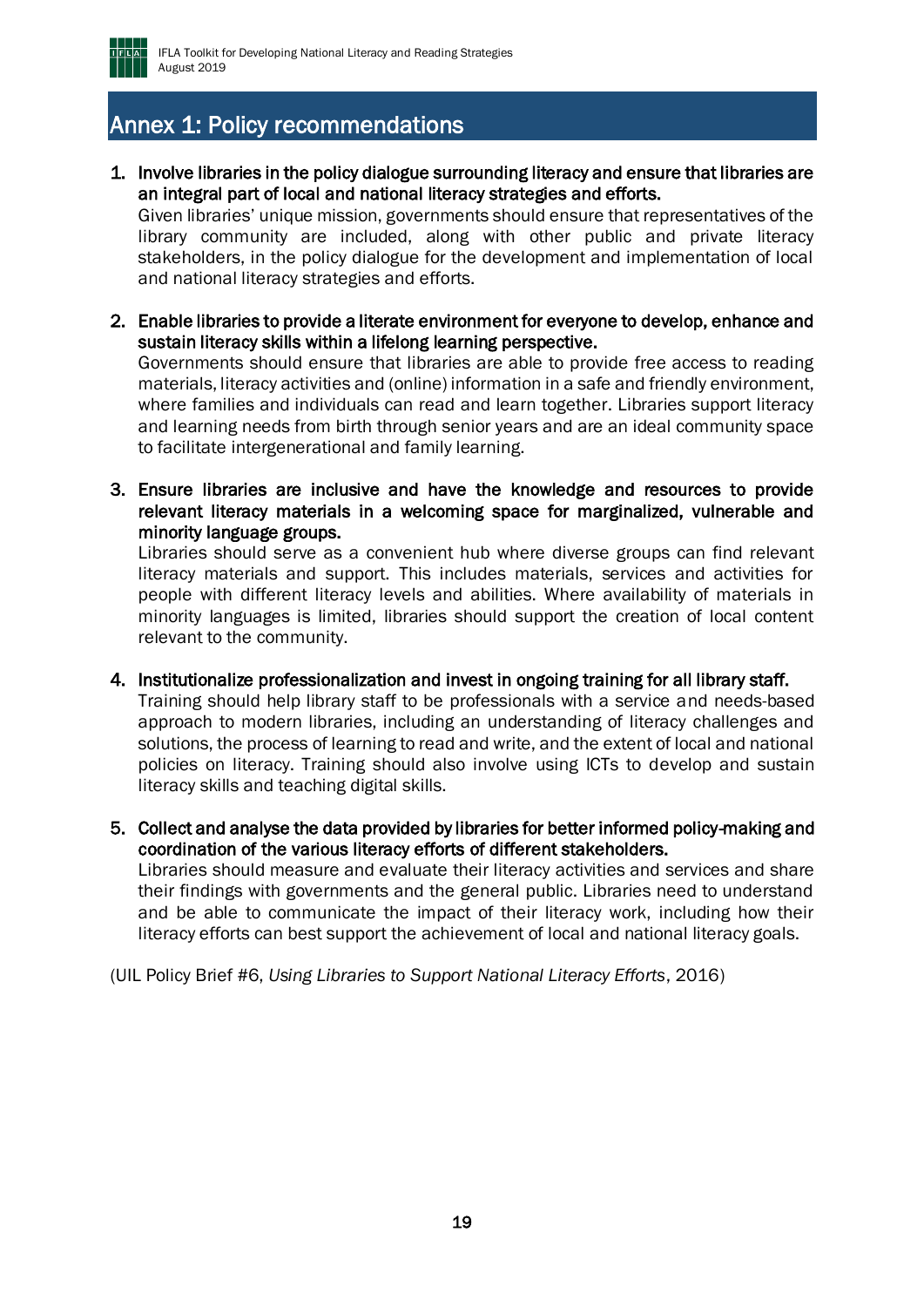

## <span id="page-19-0"></span>Annex 2: Resources

### <span id="page-19-1"></span>Bibliography

Barrett, G. and W. Riddell (2016), "Ageing and Literacy Skills: Evidence from IALS, ALL And PIAAC", OECD Education Working Papers, No. 145, OECD Publishing, Paris. <http://dx.doi.org/10.1787/5jlphd2twps1-en>

IFLA. 2016. *Access and Opportunity for All: How libraries contribute to the United Nations 2030 Agenda*. The Hague, IFLA. [https://www.ifla.org/files/assets/hq/topics/libraries](https://www.ifla.org/files/assets/hq/topics/libraries-development/documents/access-and-opportunity-for-all.pdf)[development/documents/access-and-opportunity-for-all.pdf](https://www.ifla.org/files/assets/hq/topics/libraries-development/documents/access-and-opportunity-for-all.pdf)

UNESCO. 2015. *[Education 2030 Framework for Action](http://www.unesco.org/new/fileadmin/MULTIMEDIA/HQ/ED/ED_new/pdf/FFA-ENG-27Oct15.pdf)*. Paris, UNESCO. [Education 2030](http://www.unesco.org/new/fileadmin/MULTIMEDIA/HQ/ED/ED_new/pdf/FFA-ENG-27Oct15.pdf)

OECD. 2010. *The High Cost of Low Educational Performance.* OECD PISA. Paris, OECD Publishing,

[http://www.oecd.org/education/school/programmeforinternationalstudentassessmentpi](http://www.oecd.org/education/school/programmeforinternationalstudentassessmentpisa/thehighcostofloweducationalperformance.htm) [sa/thehighcostofloweducationalperformance.htm](http://www.oecd.org/education/school/programmeforinternationalstudentassessmentpisa/thehighcostofloweducationalperformance.htm)

OECD. 2016. *Skills matter: Further results from the Survey of Adult Skills*. OECD Skills Studies. Paris, OECD Publishing.

[http://www.oecd-](http://www.oecd-ilibrary.org/docserver/download/8716011e.pdf?expires=1508927603&id=id&accname=guest&checksum=1E32412B7327D1F41789F89F64C5FFFC)

[ilibrary.org/docserver/download/8716011e.pdf?expires=1508927603&id=id&accname](http://www.oecd-ilibrary.org/docserver/download/8716011e.pdf?expires=1508927603&id=id&accname=guest&checksum=1E32412B7327D1F41789F89F64C5FFFC) [=guest&checksum=1E32412B7327D1F41789F89F64C5FFFC](http://www.oecd-ilibrary.org/docserver/download/8716011e.pdf?expires=1508927603&id=id&accname=guest&checksum=1E32412B7327D1F41789F89F64C5FFFC)

OECD, 2018, *Association between Literacy and Self-Rated Poor Health in 33 High- and Upper-Middle-Income Countries*, OECD Education Working Paper No. 165, [http://www.oecd.org/officialdocuments/publicdisplaydocumentpdf/?cote=EDU/WKP\(20](http://www.oecd.org/officialdocuments/publicdisplaydocumentpdf/?cote=EDU/WKP(2018)1&docLanguage=En) [18\)1&docLanguage=En](http://www.oecd.org/officialdocuments/publicdisplaydocumentpdf/?cote=EDU/WKP(2018)1&docLanguage=En)

UIL. 2016. *Using Libraries to Support National Literacy Efforts.* UIL Policy Brief 6. Hamburg, UIL.

<http://unesdoc.unesco.org/images/0024/002467/246778e.pdf>

UIL. 2017. *Literacy and Numeracy from a Lifelong Learning Perspective*. UIL Policy Brief 7. Hamburg, UIL.

<http://unesdoc.unesco.org/images/0024/002470/247094e.pdf>

USING research to promote literacy and reading in libraries: Guidelines for librarians. Prepared by Lesley Farmer and Ivanka Stricevic. IFLA Professional Report 125. The Hague, IFLA, 2011.

<https://www.ifla.org/publications/node/5373>

[https://medium.com/everylibrary/the-return-on-investment-from-your-public-library-is](https://medium.com/everylibrary/the-return-on-investment-from-your-public-library-is-unbelievable-93603caac530)[unbelievable-93603caac530](https://medium.com/everylibrary/the-return-on-investment-from-your-public-library-is-unbelievable-93603caac530)

How libraries provide safe spaces for ALL YOUTH <https://www.ifla.org/publications/node/66072>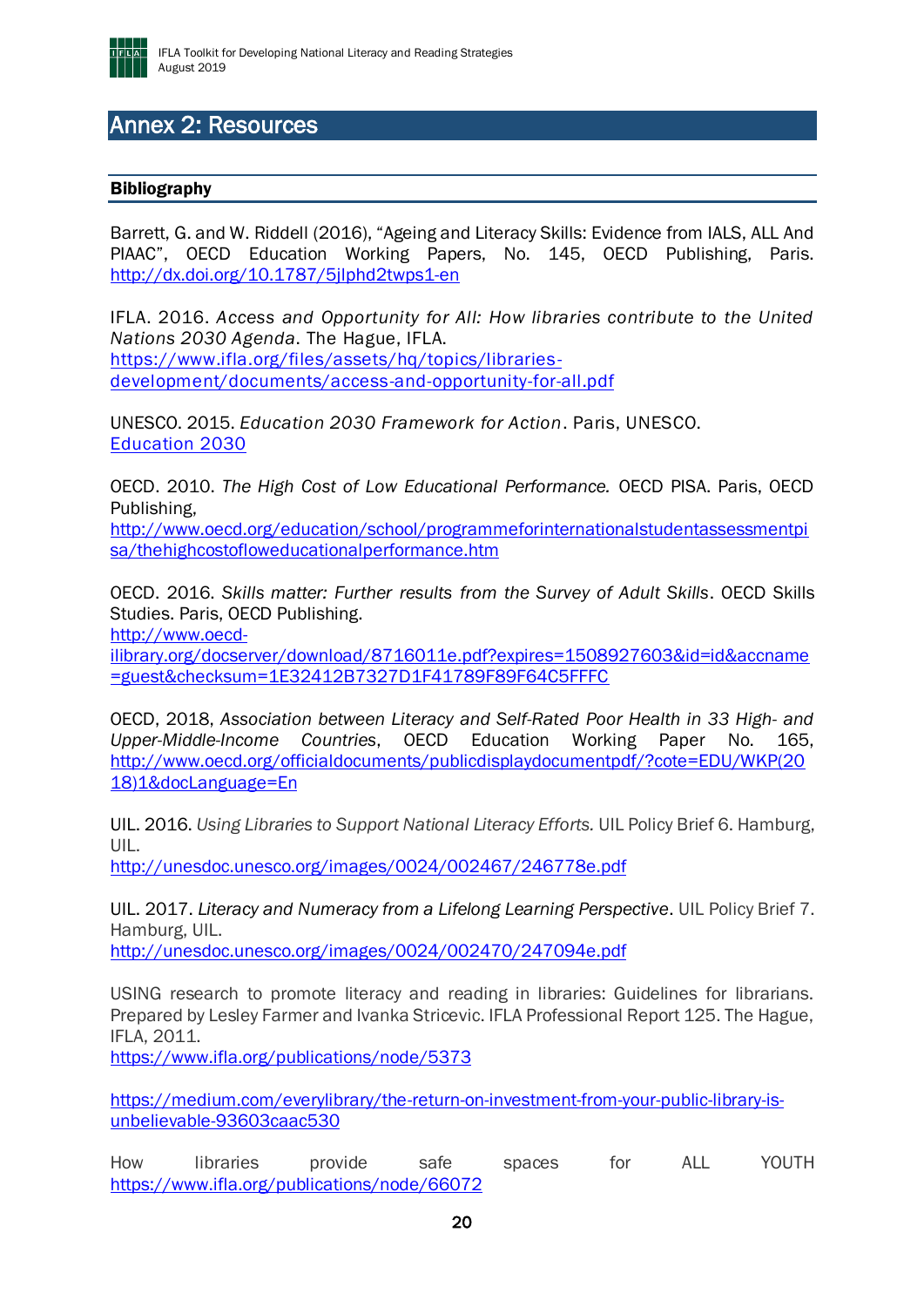

### <span id="page-20-0"></span>Sources of Data on Literacy

#### **UNESCO**

*Education & Literacy*

[http://www.uis.unesco.org/literacy/](http://www.uis.unesco.org/literacy/ )

Explore by themes, view the various indicators or browse by country.

The UNESCO Institute for Statistics' fact sheet is published regularly, documenting data and trends on youth and adult literacy

*Data by Theme - Education - Literacy*

<http://data.uis.unesco.org/index.aspx?queryid=166&lang=en>

Country by country comparison of literacy rate, illiterate population and data source and literacy definitions in each country.

UIS. 2017. *Literacy rates continue to rise from one generation to the next.* Montréal, UNESCO Institute for Statistics. (UIS fact sheet, 45) [http://uis.unesco.org/sites/default/files/documents/fs45-literacy-rates-continue-rise](http://uis.unesco.org/sites/default/files/documents/fs45-literacy-rates-continue-rise-generation-to-next-en-2017.pdf)[generation-to-next-en-2017.pdf](http://uis.unesco.org/sites/default/files/documents/fs45-literacy-rates-continue-rise-generation-to-next-en-2017.pdf)

The UNESCO eAtlas of Literacy presents more than 50 interactive maps and charts on a range of issues, ranging from youth and adult literacy rates and numbers to gender disparities at the global, regional and country level. It is published in English, French and Spanish:

UIS. 2014. *UNESCO eAtlas of literacy*. Montréal, UNESCO Institute for Statistics. <http://www.uis.unesco.org/data/atlas-literacy/en>

The Global Education Monitoring (GEM) report assesses the state of education systems in UNESCO Member States. Current literacy data is available in the annexed statistical tables. The report is published in seven languages (English, French, Spanish, Russian, Arabic, Chinese, Portuguese):

UNESCO. 2017. Accountability and education: meeting our commitments; Global education monitoring report, 2017/8. Paris, UNESCO. <http://unesdoc.unesco.org/images/0025/002593/259338e.pdf>

### **OECD**

*OECD Education GPS*

<http://gpseducation.oecd.org/CountryProfile>

Allows you to explore all of the OECD's data about education by country, in order to understand where there are strengths and weaknesses.

#### *OECD Skills Outlook*

<http://skills.oecd.org/skillsoutlook.html>

Measures skills in student and adult populations that are needed to participate fully and benefit in today's hyper-connected societies and increasingly knowledge-based economies. OECD also works with countries to develop their skills strategies.

*[Survey of Adult Skills \(PIAAC\)](https://www.oecd.org/site/piaac/surveyofadultskills.htm)* <http://www.oecd.org/skills/piaac/>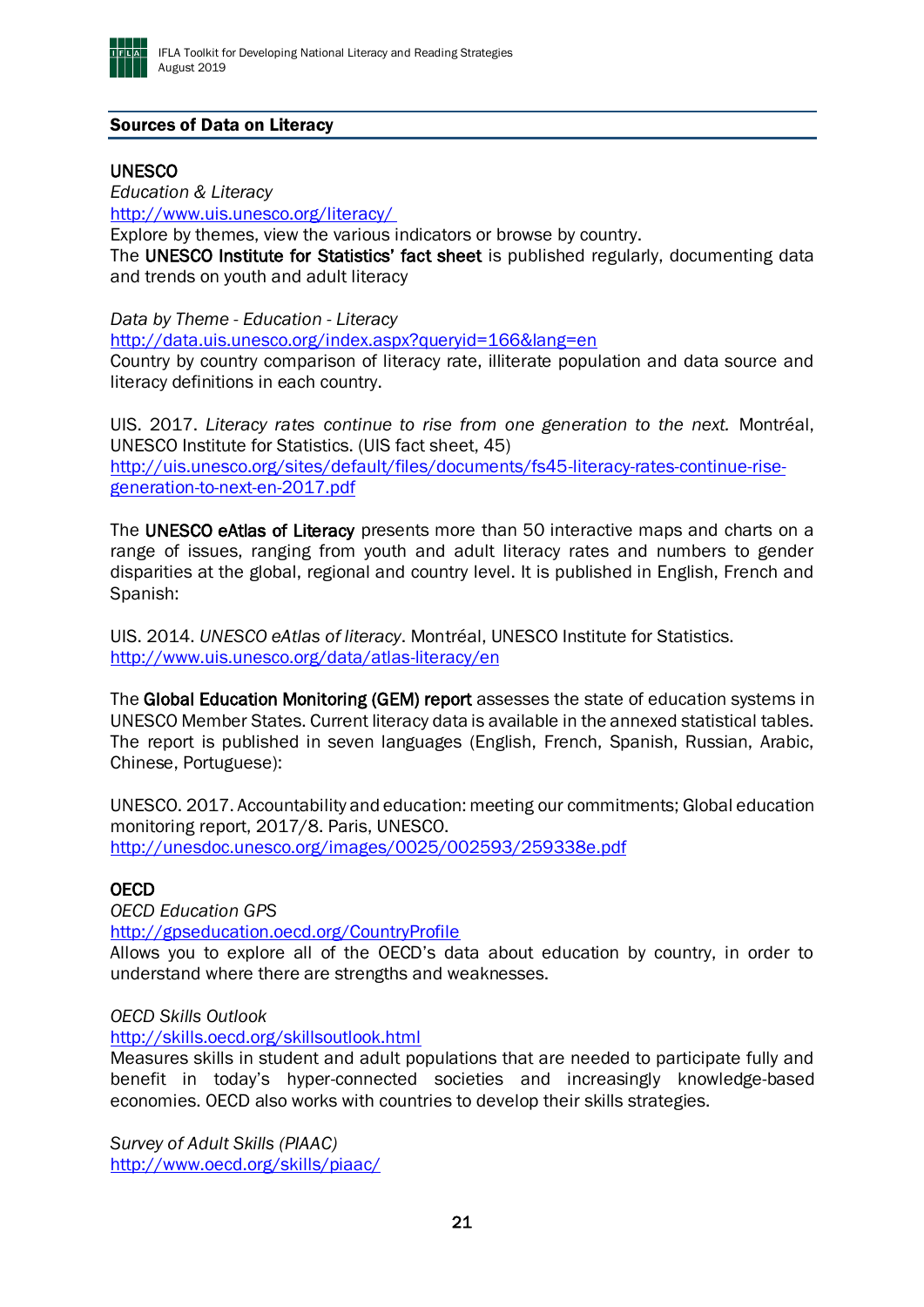

Programme for the International Assessment of Adult Competencies (PIAAC) is an international survey conducted in 40 countries that measures adults' proficiency in key information-processing skills - literacy, numeracy and problem solving in technology-rich environments. The survey gathers information and data on how adults use their skills at home, at work and in the wider community.

# *Programme for International Student Assessment (PISA)*

<http://www.oecd.org/pisa/>

Tests competencies of 15 years old students on using knowledge and skills in new situation in math, literacy and science.

### The World Bank

*The World Bank Data*

<https://data.worldbank.org/indicator/SE.ADT.LITR.ZS>

Sources of information is from UNESCO, the data bank provides online tool for visualization and analysis and allow download in CSV, XML and EXCEL formats.

### Our World in Data

*Literacy: Our World in Data* <https://ourworldindata.org/literacy>

Max Roser and Esteban Ortiz-Ospina provides a useful empirical view of the literacy rates in the world.

### International Association for the Evaluation of Educational Achievement (IEA)

*TIMSS & PIRLS* [https://timssandpirls.bc.edu](https://timssandpirls.bc.edu/) <https://nces.ed.gov/timss/countries.asp> <https://nces.ed.gov/surveys/pirls/countries.asp>

TIMSS (Trends in Mathematics and Science Study) and PIRLS (Progress in Reading Literacy Study) are conducted by IEA regularly in more than 60 countries as a comparative studies of student achievement.

### *ICILS*

### [ICILS 2018](https://www.iea.nl/sites/default/files/studies/IEA%20ICILS%202018%20leaflet.pdf)

ICILS (International Computer and Information Literacy Study 2018 – examine the computer and information literacy.

### *LaNA*

### [http://www.iea.nl/sites/default/files/LaNA Flyer.pdf](http://www.iea.nl/sites/default/files/LaNA%20Flyer.pdf)

LaNA (Literacy and Numeracy Assessment) is a short and basic assessment at the end of primary school intended for countries where TIMSS and PIRLS are found to be too difficult to implement.

### *Good practices in data collecting on reading*:

Netherlands:

- 1 [Bibliotheek inzicht](https://www.bibliotheekinzicht.nl/) (Library research platform): this provides Annual data on library members, activities, stakeholders. See also more in-depth [academic research](https://openaccess.leidenuniv.nl/handle/1887/33033) into Boekstart from the University of Leiden.
- 2 The [Art of Reading](https://www.kunstvanlezen.nl/?page_id=4020) (BoekStart and de Bibliotheek op school/The Library at School): English information about the program, especially about monitoring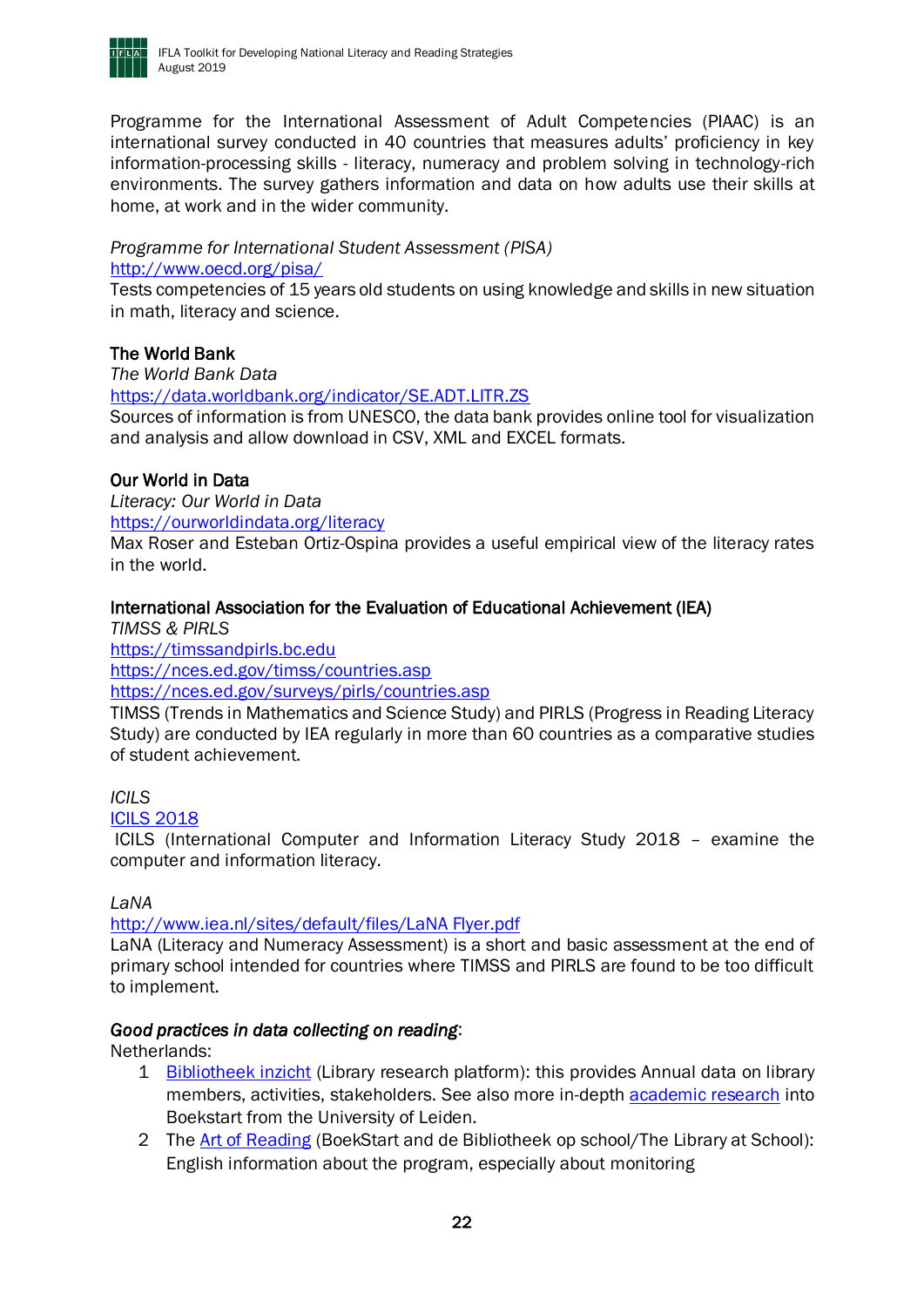

- 3 [Reading Monitor](file:///C:/Users/stephen/AppData/Local/Microsoft/Windows/INetCache/Content.Outlook/38I34B33/3.The%20link%20to%20leesmonitor,%20the%20research%20website%20from%20the%20Dutch%20Reading%20foundation:%20https:/www.leesmonitor.nu/en/promoting-reading%20and%20the%20influence%20of%20libraries:%20https:/www.leesmonitor.nu/en/library-influence) (LeesMonitor) is the website bringing together all relevant research around literacy and reading promotion. To note in particular pages on [library](https://www.leesmonitor.nu/en/library-influence)  [influence,](https://www.leesmonitor.nu/en/library-influence)
- 4 [Monitoring BoekStart:](http://www.boekstartpro.nl/page/7005/onderzoek) this is an annual national data publication. It gives information on the number of babies (0-2 years old) involved, plus broad information about the families involved, such as the education level of parents the parents, status as immigrants, or use of Dutch as a second language..
- 5 Monitoring of de Bibliotheek op School (The Library at School): this is a collection of annual national data, providing information abut the conditions of school libraries, their collections and their use. This includes broad data about the achievements of the children, how they are using collections, and further contextual background information. There are also statistics about the activities teachers are carrying out on reading promotion, showing the connections between library and classroom activities. See also published **academic research** into this programme.

#### <span id="page-22-0"></span>Other Relevant Resources

IFLA's Literacy and Reading Section will keep updated a website with links to relevant documents, websites and other resources[: https://start.me/p/Z9eygL/startpagina](https://start.me/p/Z9eygL/startpagina)

The [IFLA Library](http://library.ifla.org/) contains a rich collection of papers submitted and presented at World Library and Information Congresses. Searching for 'literacy' provides many valuable examples of projects and research into libraries' contribution to building literacy.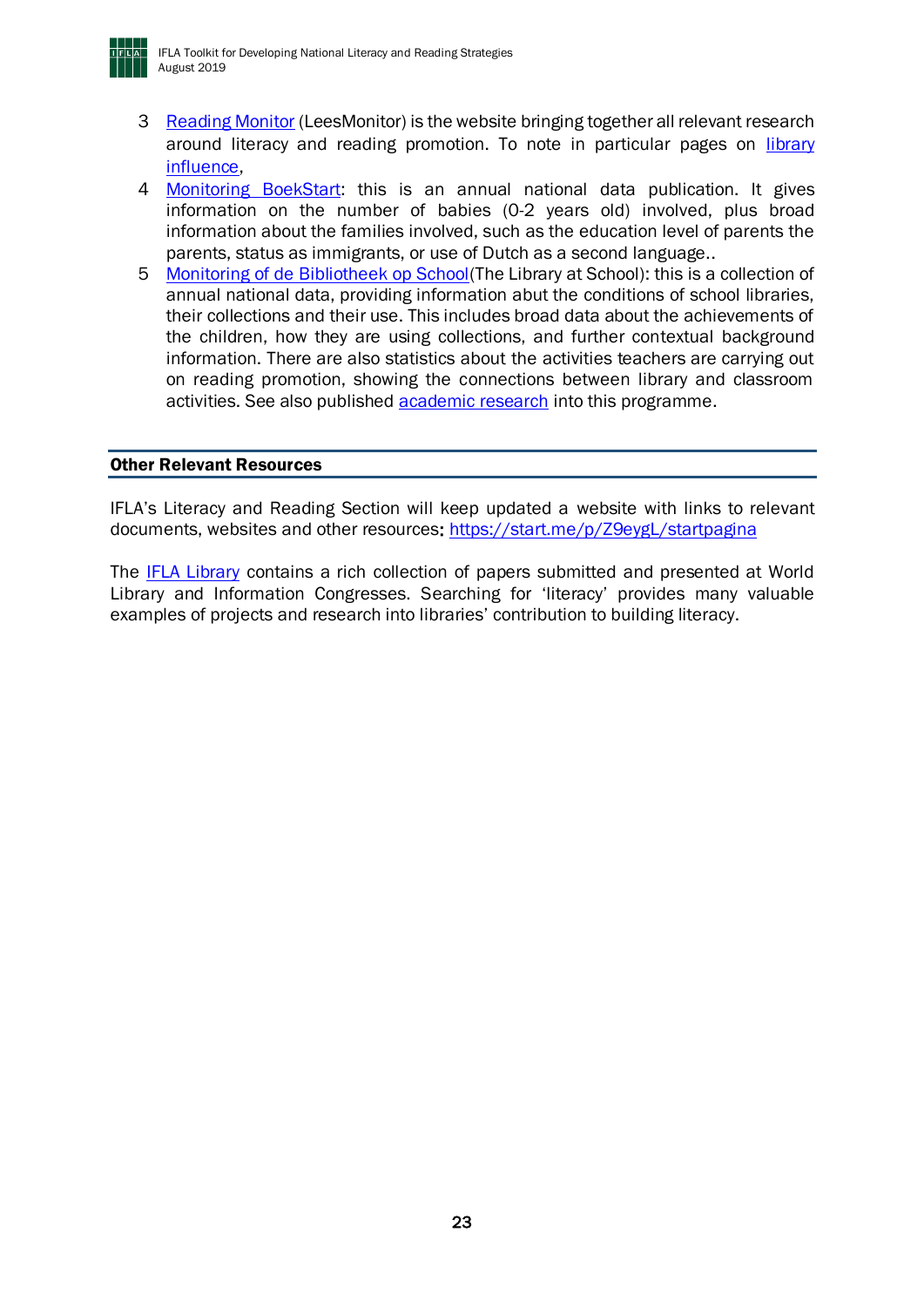

### <span id="page-23-0"></span>Annex 3: Impact assessment

Impact is the effect of the service (event, activity) on an individual or a group – what change does it lead to? Impact assessment is the gathering of meaningful data that will confirm or otherwise whether a service or activity has achieved its goals. As highlighted in the rest of this toolkit, evidence from properly conducted impact assessments can provide very strong arguments.

A first step is to define your overall goals clearly and effectively. What is the overall change you want to see. For example, in the case of a literacy strategy, it could be to help older workers adjust to digital ways of working, to improve literacy levels among marginalised groups, or to ensure higher levels of school-readiness among children.

You should then define a clear impact objective. What exactly do you want to see change during the lifetime of your intervention? You can check your idea against the SMART framework:

- Specific
- Measurable
- Achievable
- Relevant
- Time-Bound

For example, linked to the above ideas, you could look at defining a programme which enables older workers to understand how information is set out on a website or e-mail, how to use links or spell-check, through a mixture of workplace interventions and evening classes at the library.

Third, you need to define impact indicators. These indicators are tied to the overall objectives, and should give as good an idea as possible about the direct impact that your programme is having. Importantly, the methods you choose should be realistic – are you using questionnaires, interviews, stories, images, tests, surveys, or large-scale data gathering? Do not forget that you will need to measure at least twice (see below).

The indicators and collection methodologies you choose are unlikely to be perfect – other factors may affect the people taking part in your experiment (other training or support, personal circumstances) – but can give a good idea of success.

To take the example of the scheme with older workers, for example, these could be either a practical test of ability to find and read information online, a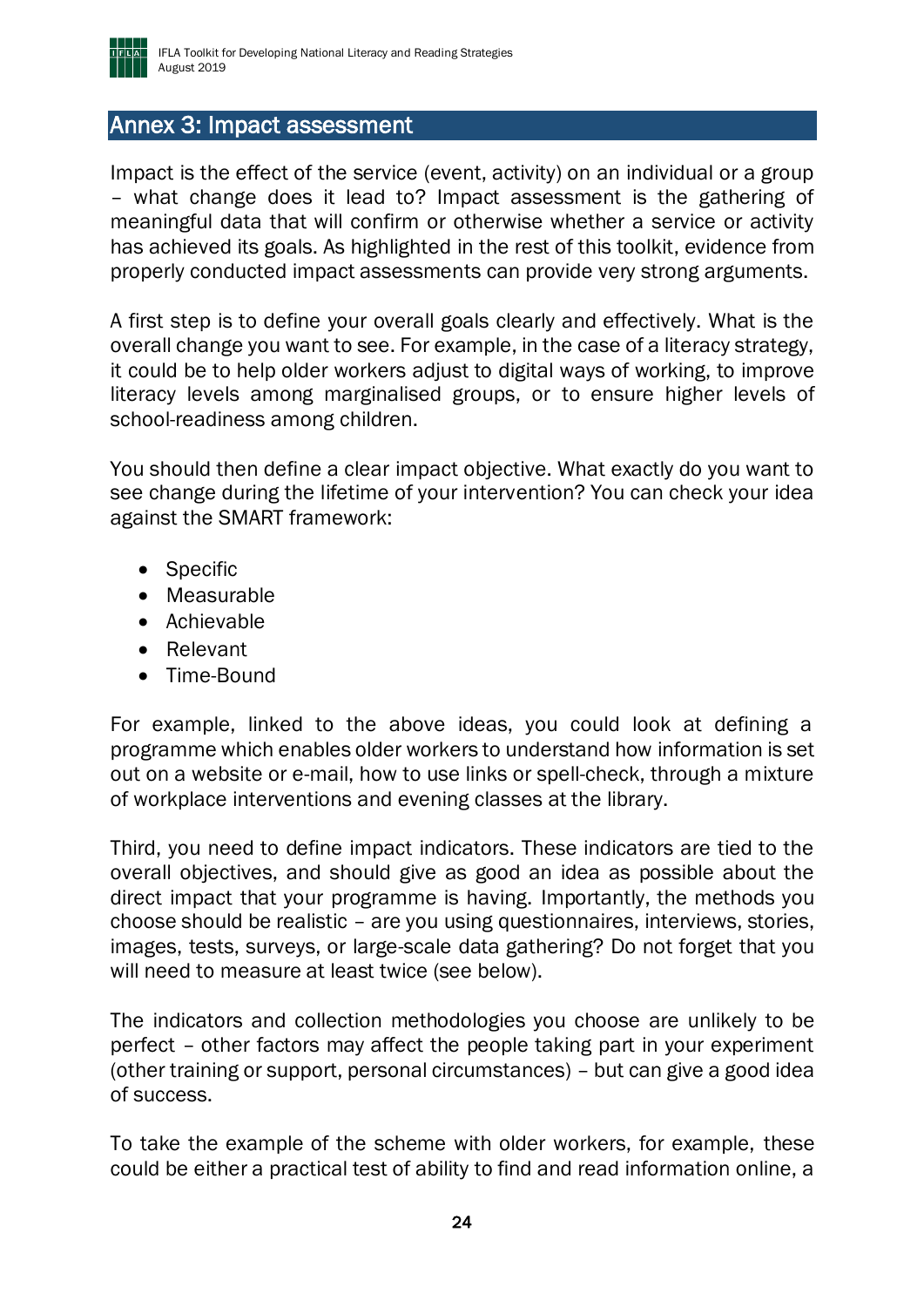

more subjective question about how confident they feel, or an assessment by their employers of improvements.

Finally, you need to define the baseline. This is crucial in order to understand where you are coming from. Again, in the case give, this could be an initial test, survey of confidence, or conversations with employers. The baseline provides something with which to compare the results of your assessment.

Clearly public libraries undertake a lot of activities and programmes and each of them has a specific goal to be reached. The objectives and indicators chosen will vary, as will the data sources. While a national level strategy may use international data such as PISA, PIRLS or PIAAC, individual libraries will rely on very different tools. These reflect the sorts of changes that an intervention at a given level can expect to influence. The below figure sets out the types of impact that are possible.

In general, the public library and its reading programmes will focus on the first level:

Changes in knowledge and skills. But the effect of improving the literacy rate in a community are affecting all other levels as well.

On the evaluation of reading programmes usually the data collecting is limited to the number of participants but more important is to be able to compare groups that participated and those who did not participate.

For example, children who



Figure reproduced from the Global Libraries Impact Planning and Assessment Roadmap (2008) in: Streatfield, D.R. and Markless, S. (2009), What is impact assessment and why is it important? Performance Measurement and Metrics, Vol. 10 Issue 2, pp.134-141, <https://doi.org/10.1108/14678040911005473>

participated in summer reading programmes may show a smaller decline in reading skills if compared with children who did not participate. For the data collecting on this level the library needs to work closely with schools.